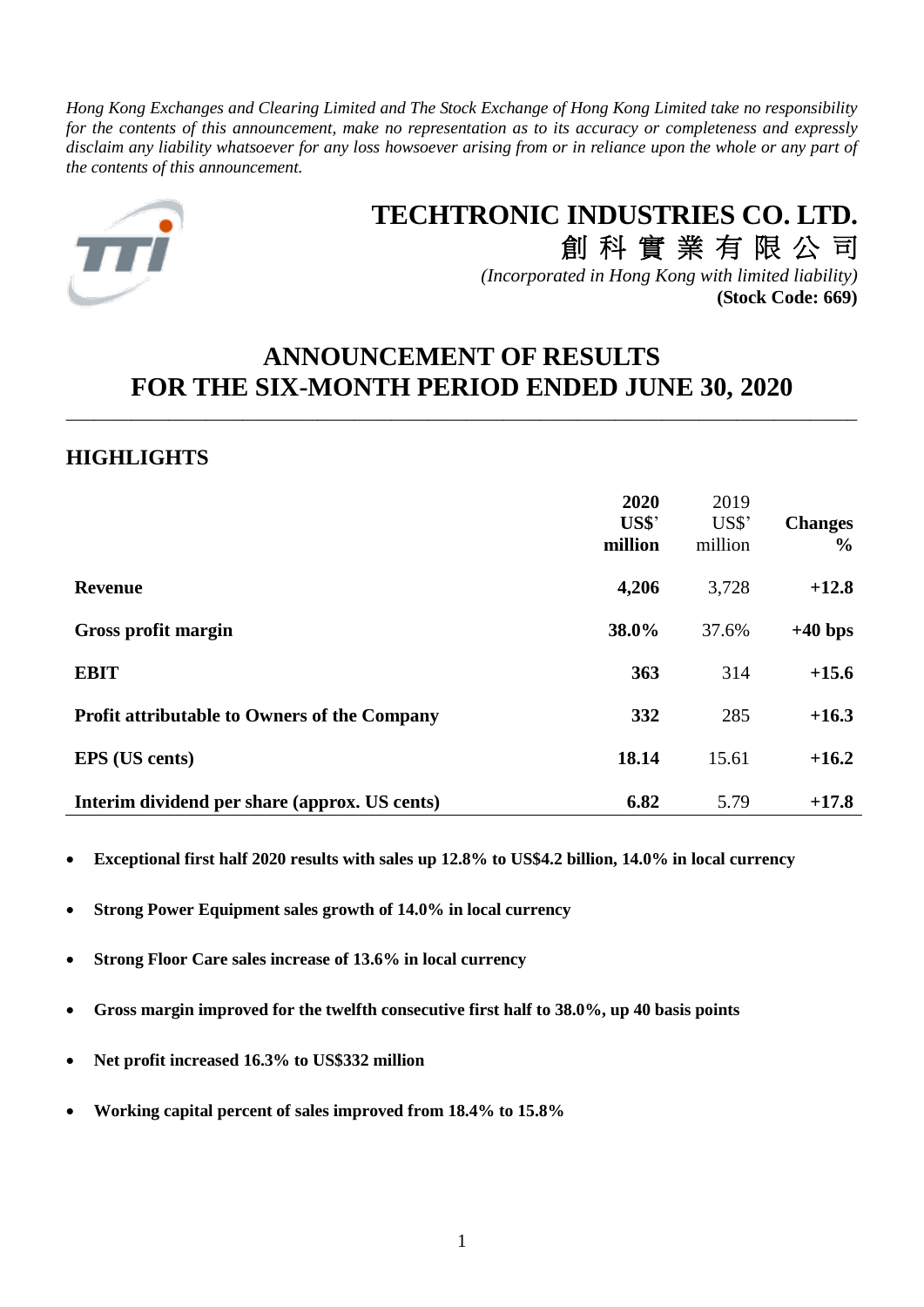The board of directors (the "Directors" or the "Board") of Techtronic Industries Company Limited ("TTI" or the "Company") is pleased to announce the unaudited consolidated results of the Company and its subsidiaries (together, the "Group") for the six-month period ended June 30, 2020 together with the comparative figures in 2019.

# **INTERIM DIVIDEND**

The Directors have resolved to declare an interim dividend of HK53.00 cents (approximately US6.82 cents) (2019: HK45.00 cents (approximately US5.79 cents)) per share for the six-month period ended June 30, 2020. The interim dividend will be paid to shareholders listed on the register of members of the Company on September 4, 2020. It is expected that the interim dividend will be paid on or about September 18, 2020.

# **MANAGEMENT'S DISCUSSION AND ANALYSIS**

## **Review of Operations**

## **Impressive Results**

We are pleased to announce that TTI delivered exceptional results for the first half of 2020. We grew sales 12.8% to US\$4.2 billion in reported currency or 14.0% in local currency. Our gross margin improved an additional 40 basis points to 38.0%. EBIT grew 15.6% to US\$363 million. Net profit and earnings per share increased 16.3% and 16.2% respectively, to US\$332 million and approximately US18.14 cents per share. In addition, we improved working capital percent of sales from 18.4% to 15.8%.

When the coronavirus emerged, we immediately implemented world class safety protocols throughout all manufacturing operations, distribution centers, R&D centers, headquarter offices, and sales force networks. By complying carefully with local authorities around the world, we were able to quickly resume full scale production and supply chain capabilities. We identified an opportunity to support our customers and capture market share early in the second quarter, so we made the bold decision to increase production, accelerate new product development and expand sales coverage globally. Due to our efficient execution of coronavirus safety protocols and our aggressive initiatives, we were not only able to support our customers' requirements for inventory and store level sales support, but we also outgrew the market and captured significant market share.

We are pleased to report that all our geographic regions delivered impressive local currency sales growth in the first half, in the face of challenging coronavirus headwinds. North America delivered outstanding growth of 14.5%. Europe grew 8.2%, despite being hard hit by the coronavirus. Rest-of-World, including Australia, New Zealand and Asia delivered exciting overall sales growth of 21.0%.

We worked closely with our retail partners to develop and fortify the e-commerce channel. We were highly successful not only in e-commerce but "Buy Online Pickup In Store". Clearly, e-commerce is a growing and crucial part of our future and we are now well positioned to further capitalize on this element of our business model in the second half and beyond.

TTI continued to successfully deploy our long-term strategic initiatives in the first half. We launched a wave of exciting new products, accelerated future product development, expanded our global sales network, improved manufacturing productivity and strengthened our supply chain. Throughout the past months, our management team rapidly pivoted to an environment of virtual management and training. Additionally, we hired hundreds of new college graduates, both in engineering and sales and marketing positions to fuel additional growth. The result of these investments was that we not only delivered a strong first half, but importantly, we have positioned our company for long-term success in our served markets.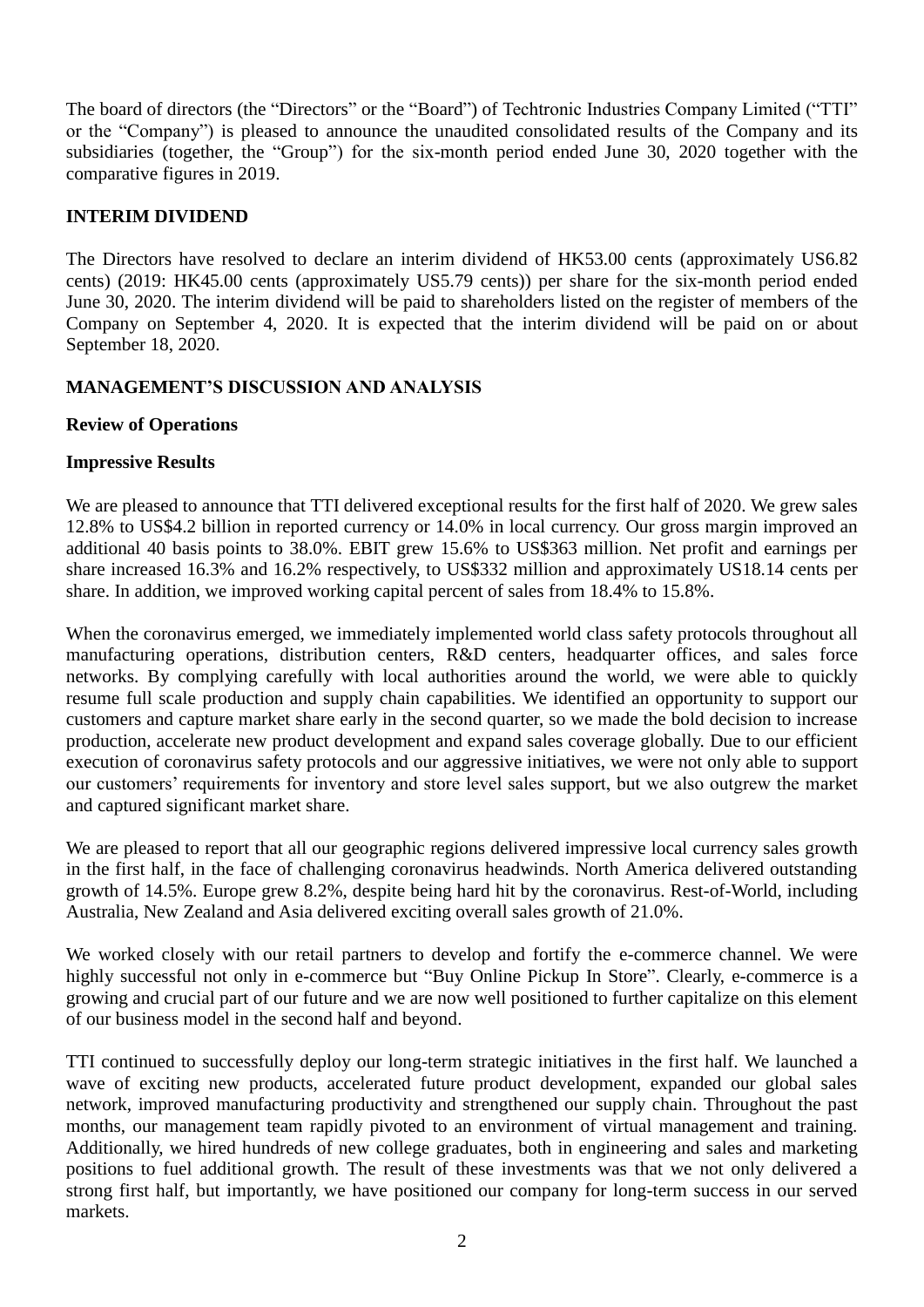# **BUSINESS REVIEW**

# **Power Equipment**

The core Power Equipment segment delivered 14.0% growth in local currency, reaching sales of over US\$3.7 billion. All elements of Power Equipment delivered strong results.

### **Professional and Industrial Solutions**

Our MILWAUKEE professional business grew 13.3%, driven by a growing stream of exciting breakthrough new products. In the first half, we successfully introduced our revolutionary MX FUEL Equipment System, a series of new M18 and M12 cordless products, an expanded line of PACKOUT, a new line of Personal Protective Equipment (PPE) safety products, and a series of high-performance power tool accessories. These new product introductions enabled us to offset global headwinds and perpetuate the growth momentum in this flagship business.

The launch of the MILWAUKEE MX FUEL Equipment System allows us to enter the multi-billion dollar light equipment segment. With disruptive cordless breakthrough technology that replaces traditional gas and corded power sources, the MX FUEL Equipment range has been well received by industrial users all over the world.

We are focused on expanding our MILWAUKEE PPE lineup that currently offers over 225 products in the categories of hard hats, eye protection, hearing protection, high visibility vests, respirators, and work gloves. The latest additions are two new ranges of work gloves with innovative features that offer protection from cut, impact, abrasion, or other jobsite applications users may encounter.

We are expanding the revolutionary MILWAUKEE PACKOUT system to meet the professional's growing tool storage needs. Now with 22 unique products, PACKOUT is the largest professional storage system in the world. New innovations to the system include the PACKOUT Compact Tool Box, the PACKOUT 16QT cooler, and the 106-piece Ratchet and Socket PACKOUT Organizer.

### **Consumer Power Tools & Outdoor Products**

Today RYOBI is the number one brand of DIY cordless products in the world with over 175 items in the ONE+ platform. We are excited to announce the new generation of RYOBI ONE+ HP high-performance brushless power tools that will further strengthen our position in the growing global DIY arena. This initial launch of six subcompact high-performance tools will set a new standard of performance for the DIYer, with additional innovations to come. We also rolled out the new RYOBI ONE+ cleaning system featuring a series of innovative cordless cleaning products and accessories.

The RYOBI Outdoor business delivered impressive double-digit growth in the first half, led by our global leadership range of cordless mowers. With environmentally friendly products capable of replacing gas powered alternatives, the RYOBI 40V cordless platform continues to expand while pioneering innovations like the breakthrough WHISPER series blowers. These WHISPER series blowers deliver all the power without the noise of a gas-powered product.

A key strength of the RYOBI business is the overarching range of cordless products that span from power tools to outdoor, and many other categories.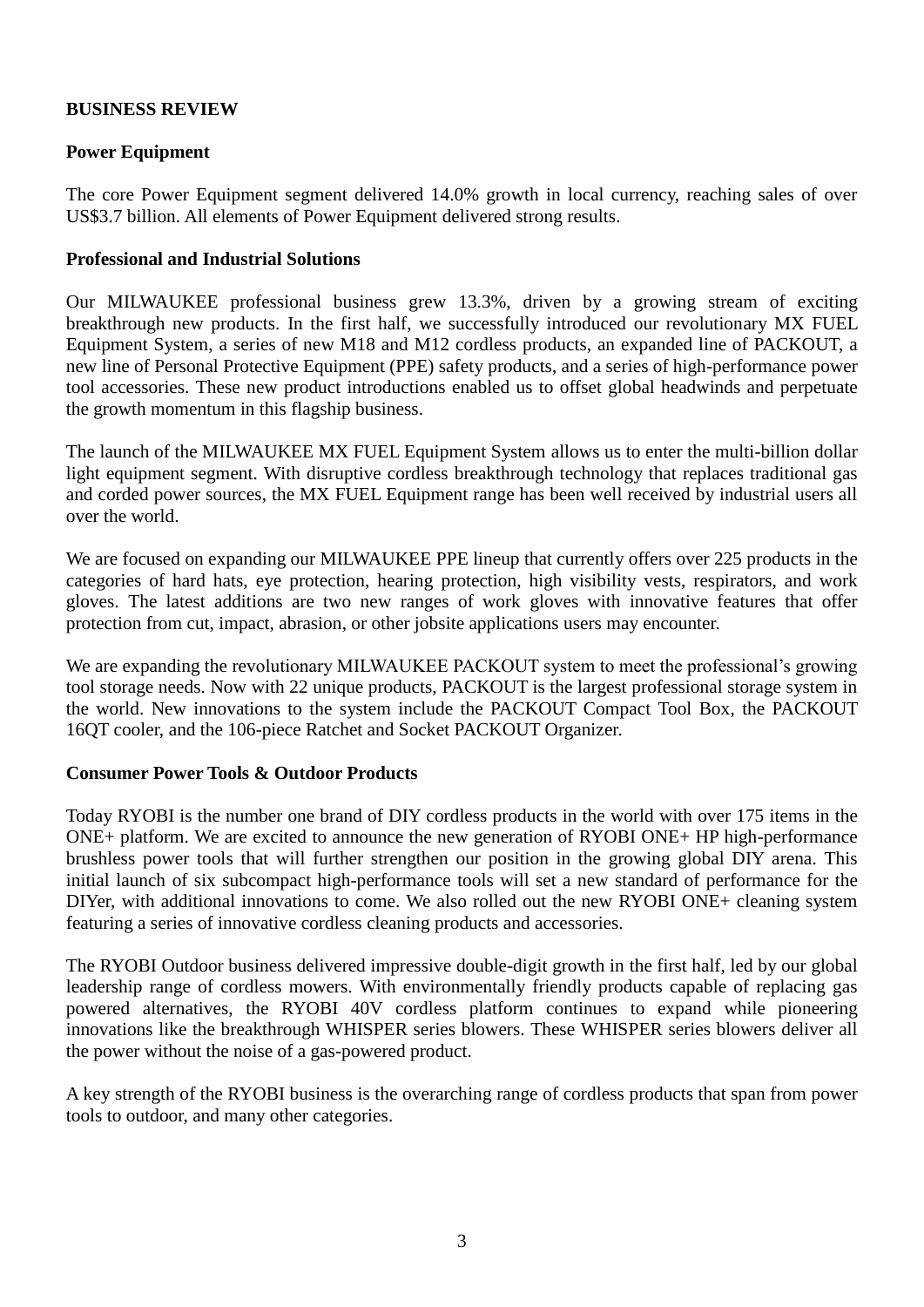# **Floor Care and Appliances**

We have worked hard to successfully transform our global Floor Care business with an exciting range of new products and a streamlined business model. The global Floor Care business grew 13.6% in local currency for the first half of 2020 with sales of over US\$458 million. North America, UK, and Australia all delivered a strong performance. This growth was driven by the rollout of the ONEPWR cordless system and by the introduction of a series of new carpet cleaning products. We enter the second half of 2020 with strong momentum in global floor care.

## **OUTLOOK**

We are well positioned to deliver a strong second half, and importantly a strong future. Our expanding global manufacturing network continues to deliver consistent, outstanding productivity gains and we are working hard to offset and minimize the impact of challenging headwinds.

Our bold decision to increase investments in expanding manufacturing capacity, inventory, new product development, sales coverage and geographic expansion led to significant market share gains in the first half. We continue to focus on things we can control, such as rigorously managing non-strategic SG&A spend. New product development is a core strength of TTI, and our new product flow continues to accelerate. We continue to aggressively invest in this high-speed, world class process so that we can bring to market a stream of high margin new products with cutting edge technology. In summary, we are well positioned to deliver a strong second half and excellent financial performance in the years ahead.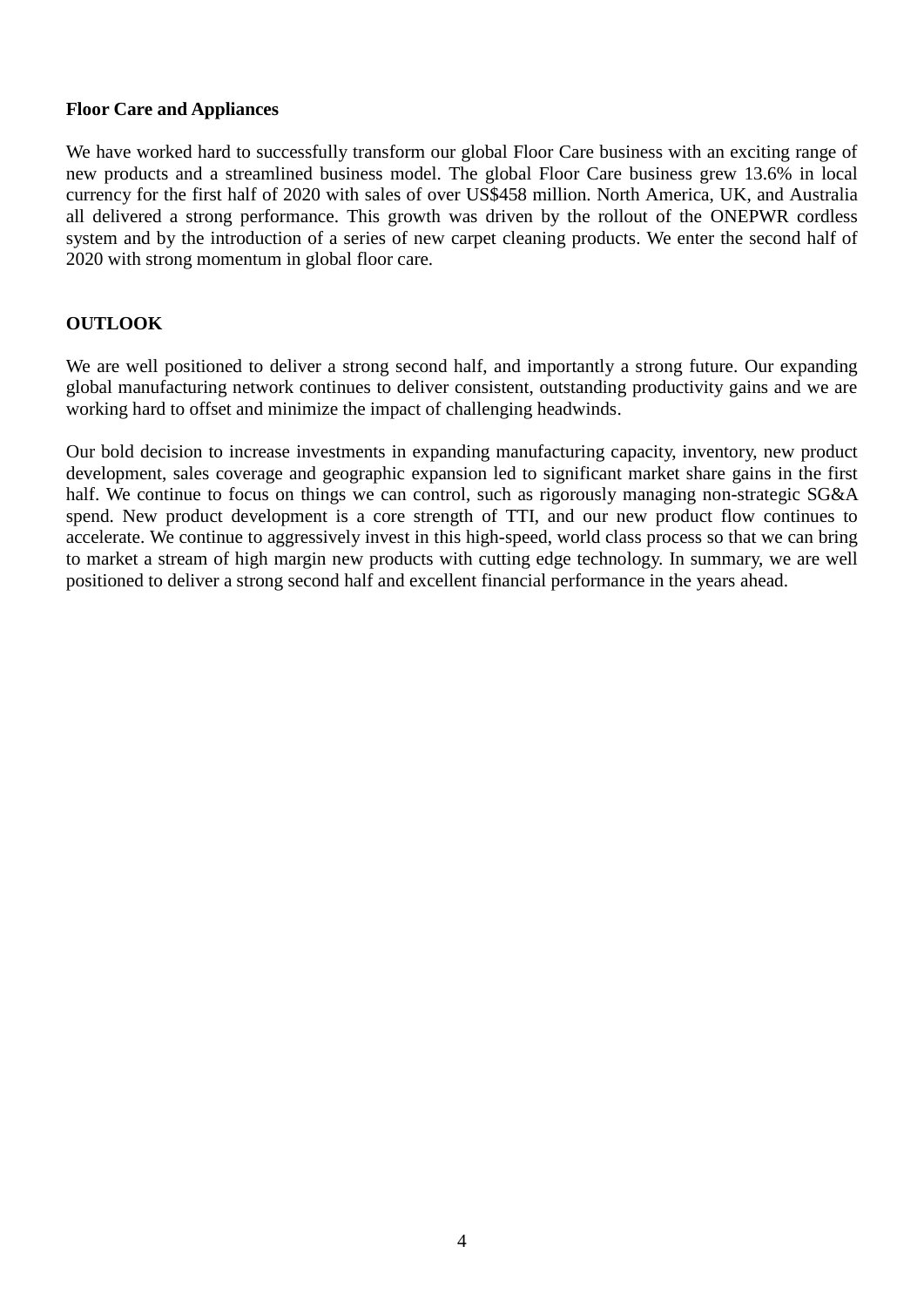# **FINANCIAL REVIEW**

## **Financial Results**

Reported revenue for the period grew by 12.8% as compared to the same period last year, amounting to US\$4,206 million. Profit attributable to Owners of the Company amounted to US\$332 million as compared to US\$285 million reported in the same period last year, an increase of 16.3%. Basic earnings per share was at US18.14 cents (2019: US15.61 cents), an increase of 16.2%.

EBIT amounted to US\$363 million, an increase of 15.6% as compared to the US\$314 million reported in the same period last year.

### **Result Analysis**

### *Gross Margin*

Gross margin improved to 38.0% as compared to 37.6% reported in the same period last year. The margin improvement was the result of new product introduction, product mix, category expansion, improvements in operational efficiency and supply chain productivity together with very effective action plans to mitigate the tariffs impact.

### *Operating Expenses*

Total operating expenses for the period amounted to US\$1,240 million as compared to US\$1,093 million reported for the same period last year, representing 29.5% of revenue (2019: 29.3%). During the period under review, R&D spent remains at 2.9% of revenue (2019: 2.9%). The increase in 20 bps mainly due to our investments in strategic SG&A while leveraging on savings from non-strategic administrative spent.

Net interest expenses for the period amounted to US\$7 million as compared to US\$7 million reported for the same period last year, representing 0.2% of revenue (2019: 0.2%). Interest cover, expressed as a multiple of EBITDA to total interest was at 20.9 times (2019: 19.3 times).

Effective tax rate for the period was at 6.9% (2019: 7.1%).

### **Liquidity and Financial Resources**

### *Shareholders' Funds*

Total shareholders' funds amounted to US\$3.6 billion, an increase of 5.7% as compared to December 31, 2019. Book value per share was US\$1.96 as compared to US\$1.85 at December 31, 2019, an increase of 5.9%.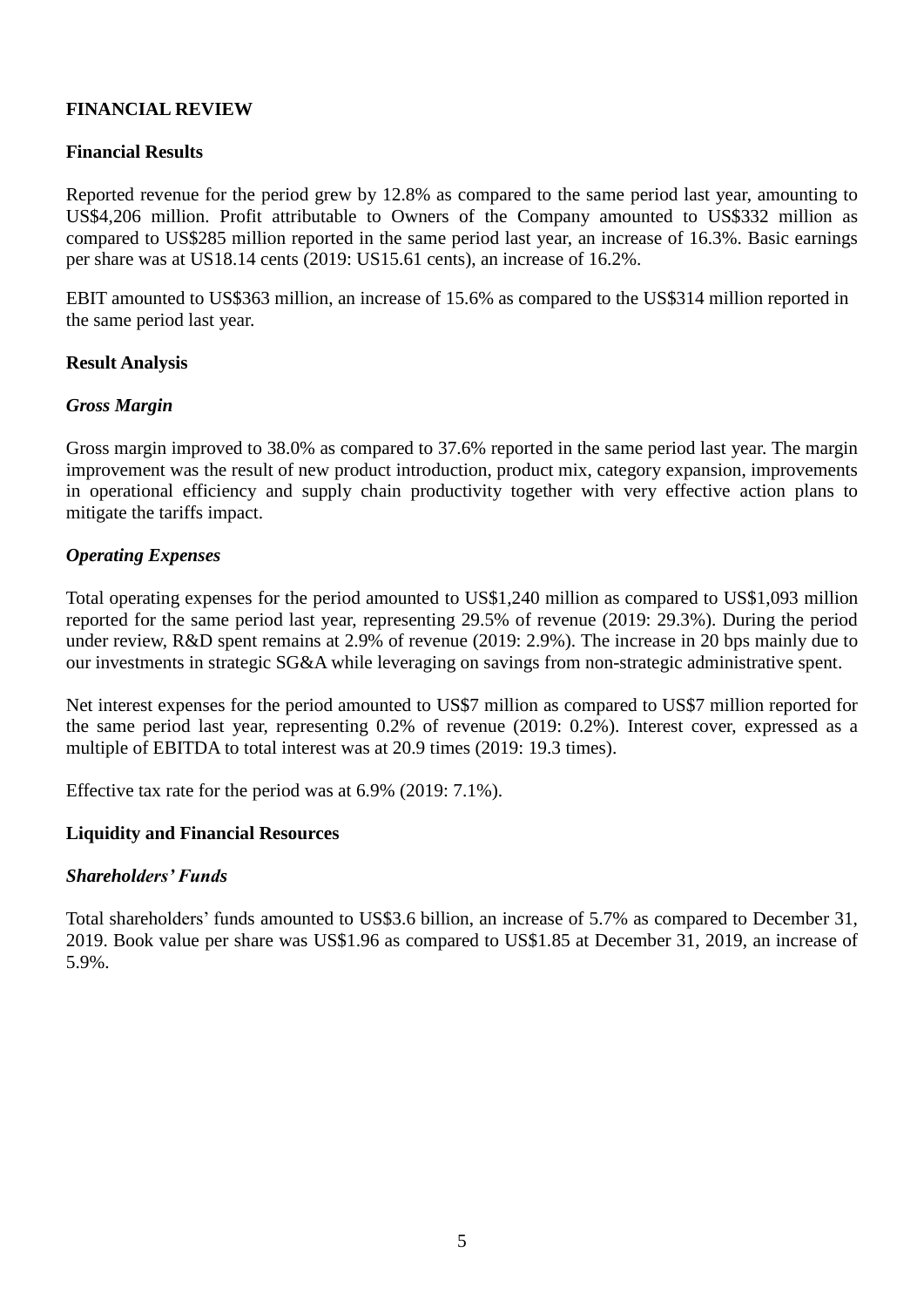# *Financial Position*

The Group continued to maintain a strong financial position. As at June 30, 2020, the Group's cash and cash equivalents amounted to US\$1,715 million (US\$1,412 million at December 31, 2019) after the payment of US\$136.7 million dividend during the period (US\$117.6 million in first half 2019), of which 50.0%, 28.2%, 13.0%, and 8.8% were denominated in US\$, RMB, EUR and other currencies respectively.

The Group's net gearing, expressed as a percentage of total net borrowings (excluding bank advance from factored trade receivables which are without recourse in nature) to equity attributable to Owners of the Company, improved to 4.0% as compared to 13.1% as at June 30, 2019. The Group remains confident that gearing will further improve by end of the year.

# *Bank Borrowings*

Long term borrowing accounted for 50.1% of total debts (52.9% at December 31, 2019).

The Group's major borrowings continued to be in US\$. Borrowings are predominantly LIBOR based. There is a natural hedge mechanism in place as the Group's major revenues are in US Dollars and currency exposure therefore is low. Currency, interest rate exposure, and cash management functions are all being closely monitored and managed by the Group's treasury team.

# *Working Capital*

Total inventory was at US\$2,327 million as compared to US\$1,961 million as at June 30, 2019. Days inventory increased by 8 days from 94 days to 102 days. The higher inventory days as compared with same period last year was mainly due to the strategic decision to carry a higher level of inventory to support our service level in considering our high growth momentum. The Group will continue to focus on managing the inventory level and improve inventory turns.

Trade receivables turnover days were at 65 days as compared to 63 days as at June 30, 2019. Excluding the gross up of the receivables factored which is without recourse in nature, receivables turnover days was at 62 days as compared to 61 days as at June 30, 2019. The Group is comfortable with the quality of the receivables and will continue to exercise due care in managing credit exposure.

Trade payables days were 109 days as compared to 91 days as at June 30, 2019. The Group been able to leverage on the volume, order visibility and financial strength to further enhance over trade terms with suppliers.

Working capital as a percentage of sales was at 15.8% as compared to 18.4% for the same period last year.

# *Capital Expenditures*

Total capital expenditures for the period amounted to US\$117 million (2019: US\$253 million).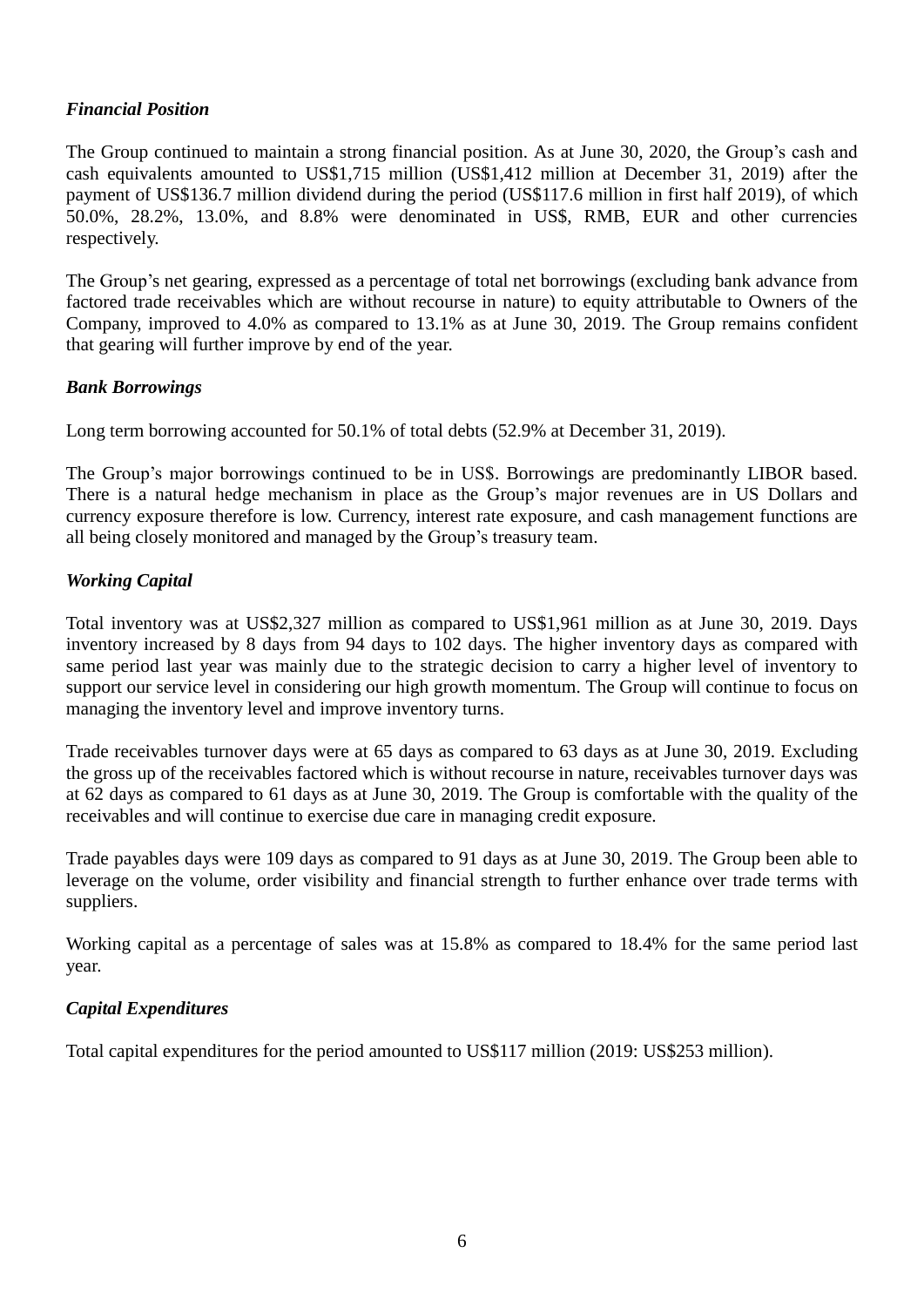# *Capital Commitments and Contingent Liabilities*

As at June 30, 2020, total capital commitments for the acquisition of property, plant and equipment contracted for but not provided amounted to US\$60 million (2019: US\$34 million), and there were no material contingent liabilities or off balance sheet obligations.

# *Charges*

None of the Group's assets are charged or subject to encumbrance.

# **HUMAN RESOURCES**

The Group employed a total of 34,082 employees (29,536 employees as at June 30, 2019) in Hong Kong and overseas. Total staff cost for the period under review amounted to US\$668 million as compared to US\$625 million in the same period last year.

The Group regards human capital as vital for the Group's continuous growth and profitability and remains committed to improve the quality, competence and skills of all employees. It provides job related training and leadership development programs throughout the organization. The Group continues to offer competitive remuneration packages, discretionary share options, share awards and bonuses to eligible staff, based on the performance of the Group and the individual employee.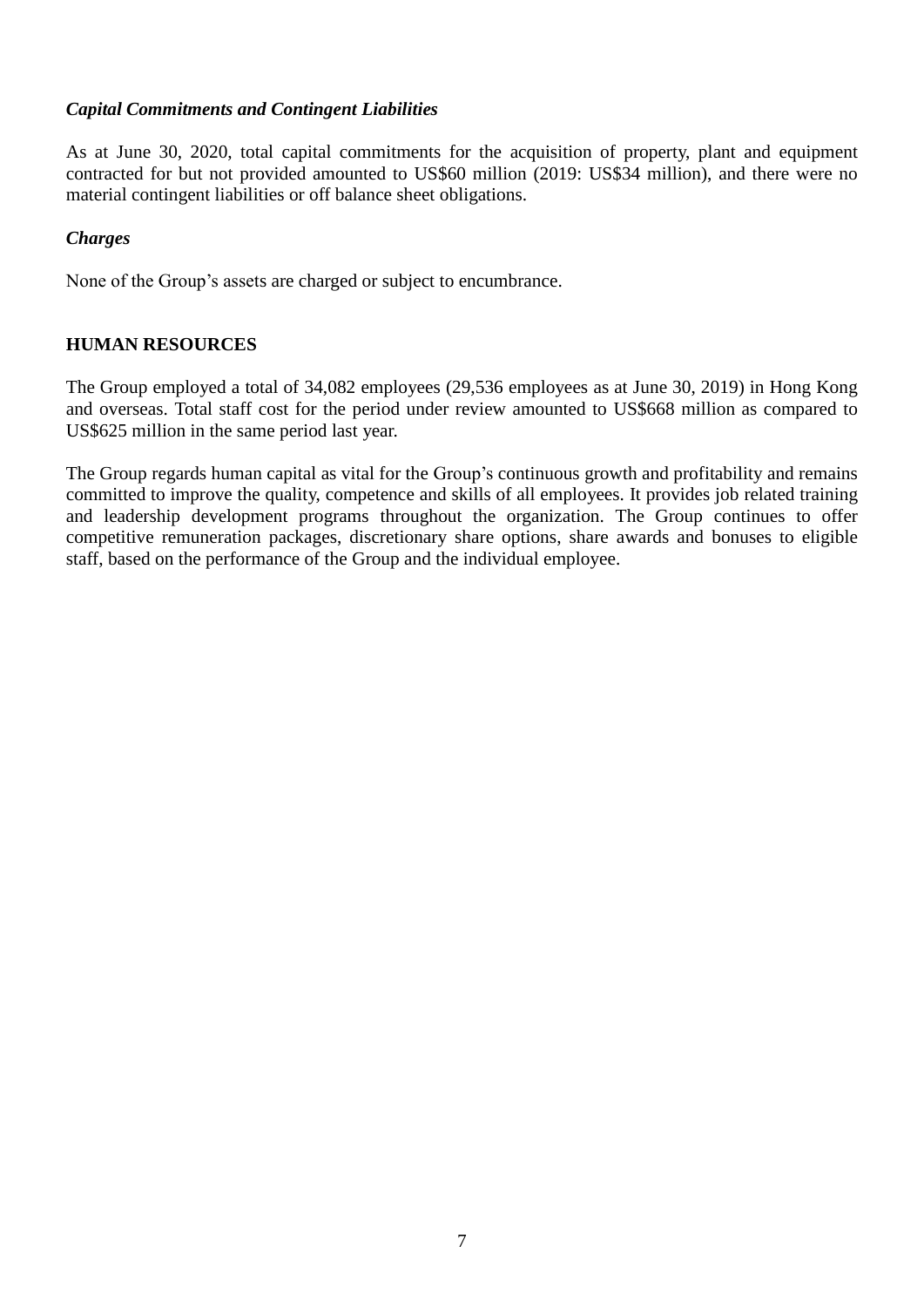# **COMPLIANCE WITH THE CORPORATE GOVERNANCE CODE OF THE LISTING RULES**

The Company has complied with all the code provisions of the Corporate Governance Code set out in Appendix 14 of the Rules Governing the Listing of Securities on the Stock Exchange of Hong Kong Limited (the "Listing Rules") (the "Corporate Governance Code") throughout the six-month period ended June 30, 2020, save that none of the Directors are appointed for a specific term since they are subject to retirement by rotation and re-election in accordance with the Articles of Association of the Company. Under Article 107(A) of the Articles of Association of the Company, one-third of the Board must retire by rotation at each annual general meeting of the Company, and if eligible, offer themselves for re-election.

The Company has also voluntarily complied with a number of recommended best practices set out in the Corporate Governance Code, aimed at further enhancement of the Company's corporate governance standard as well as promotion of the best interests of the Company and its shareholders as a whole.

## **COMPLIANCE WITH THE MODEL CODE OF THE LISTING RULES**

The Board has adopted the provisions of the Model Code for Securities Transactions by Directors of Listed Issuers set out in Appendix 10 of the Listing Rules (the "Model Code"). Specific enquiries have been made with all Directors who have confirmed that they have fully complied with the required standards as set out in the Model Code during the six-month period ended June 30, 2020.

Another code of conduct on terms no less onerous than the Model Code that applies to securities transactions of all relevant employees who may be in possession of unpublished price sensitive information in relation to the Company (the "Code for Securities Transactions by Relevant Employees") has also been adopted. No incident of non-compliance was noted by the Company during the period.

Both the Model Code and the Code for Securities Transactions by Relevant Employees have been published on the Company's website (www.ttigroup.com).

### **REVIEW OF ACCOUNTS**

The Audit Committee has reviewed with the Company's independent auditor, Deloitte Touche Tohmatsu, and the senior management of the Group the unaudited financial statements of the Company for the sixmonth period ended June 30, 2020, the accounting principles and practices adopted by the Group and the internal controls and financial reporting matters. The Board acknowledges its responsibility for the preparation of the accounts of the Group.

# **PURCHASE, SALES OR REDEMPTION OF SECURITIES**

Other than 850,000 shares of the Company purchased on-market for satisfying the awarded shares granted under the Company's share award schemes (details of which will be set out in the "Corporate Governance and Other Information" section to be included in the Company's 2020 Interim Report), neither the Company nor any of its subsidiaries has, during the period, purchased, sold or redeemed any listed securities of the Company.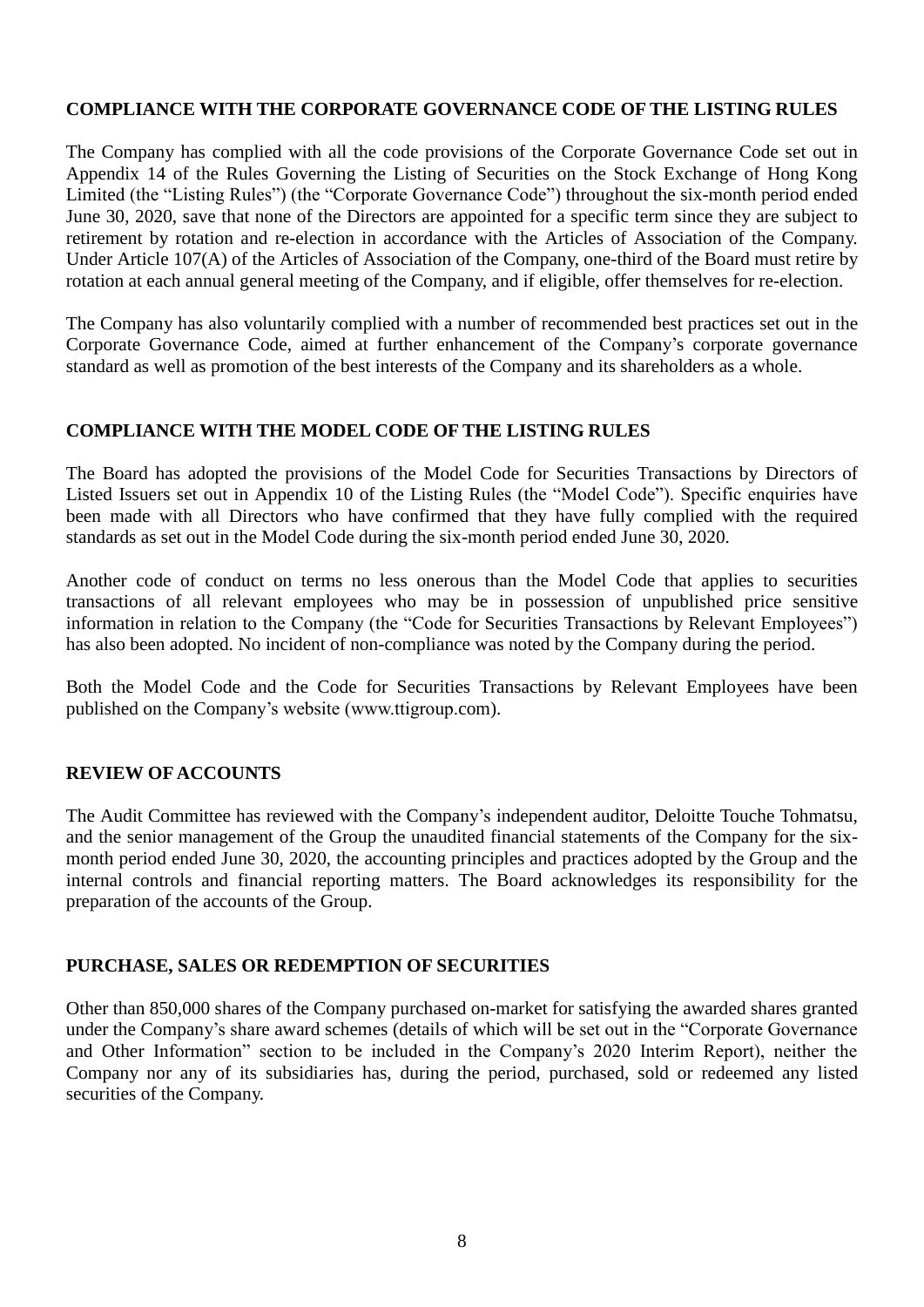# **CLOSURE OF REGISTER OF MEMBERS**

The register of members of the Company will be closed from September 3, 2020 to September 4, 2020, both days inclusive, during which period no transfer of shares will be effected. In order to qualify for the interim dividend, all transfers accompanied by the relevant share certificates must be lodged with the Company's share registrars, Tricor Secretaries Limited, at Level 54, Hopewell Centre, 183 Queen's Road East, Hong Kong for registration not later than 4:00 p.m. on September 2, 2020.

### **PUBLICATION OF INTERIM RESULTS AND INTERIM REPORT**

This results announcement is published on the Company's website (www.ttigroup.com) and the HKExnews website (www.hkexnews.hk) of Hong Kong Exchanges and Clearing Limited. The 2020 Interim Report of the Company containing all the information required by the Listing Rules will be dispatched to the shareholders and available on the above websites in due course.

> By order of the Board **Horst Julius Pudwill** Chairman

Hong Kong, August 12, 2020

*As at the date of this announcement, the Board comprises five Group Executive Directors, namely Mr. Horst Julius Pudwill (Chairman), Mr. Stephan Horst Pudwill (Vice Chairman), Mr. Joseph Galli Jr. (Chief Executive Officer), Mr. Patrick Kin Wah Chan and Mr. Frank Chi Chung Chan, two Non-executive Directors, namely, Prof. Roy Chi Ping Chung GBS BBS JP and Mr. Camille Jojo and five Independent Non-executive Directors, namely, Mr. Christopher Patrick Langley OBE, Mr. Peter David Sullivan, Mr. Vincent Ting Kau Cheung, Mr. Johannes-Gerhard Hesse and Mr. Robert Hinman Getz.*

*This results announcement is published on the website of the Company (www.ttigroup.com) and the HKExnews (www.hkexnews.hk).*

*All trademarks and trade names listed other than AEG and RYOBI are owned by the Group.*

*AEG is a registered trademark of AB Electrolux (publ.), and is used under license.*

*RYOBI is a registered trademark of Ryobi Limited, and is used under license.*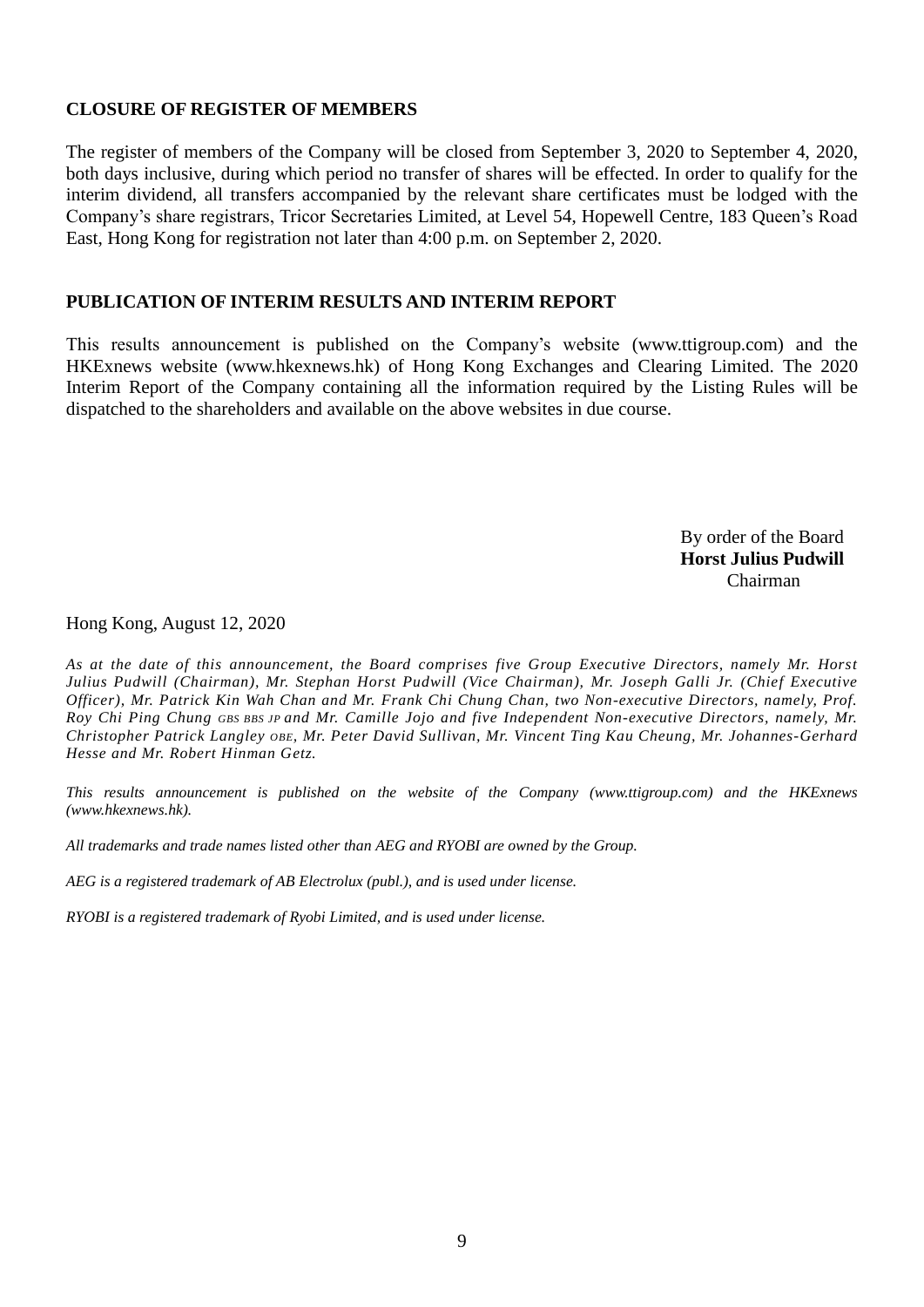# **RESULTS SUMMARY**

# **CONSOLIDATED STATEMENT OF PROFIT OR LOSS AND OTHER COMPREHENSIVE INCOME (UNAUDITED)**

For the six-month period ended June 30, 2020

|                                                                                               |              | 2020            | 2019            |
|-----------------------------------------------------------------------------------------------|--------------|-----------------|-----------------|
|                                                                                               | <b>Notes</b> | <b>US\$'000</b> | <b>US\$'000</b> |
|                                                                                               |              | (Unaudited)     | (Unaudited)     |
|                                                                                               |              |                 |                 |
| Revenue                                                                                       | 3 & 4        | 4,205,697       | 3,728,247       |
| Cost of sales                                                                                 |              | (2,608,643)     | (2,325,499)     |
| Gross profit                                                                                  |              | 1,597,054       | 1,402,748       |
| Other income                                                                                  |              | 5,373           | 4,372           |
| Interest income                                                                               |              | 19,508          | 17,817          |
| Selling, distribution and advertising expenses                                                |              | (670, 555)      | (581,768)       |
| Administrative expenses                                                                       |              | (448,067)       | (402, 688)      |
| Research and development costs                                                                |              | (120, 897)      | (108, 592)      |
| Finance costs                                                                                 |              | (26, 479)       | (25, 166)       |
|                                                                                               |              |                 |                 |
| Profit before share of results of associates and taxation                                     |              | 355,937         | 306,723         |
| Share of results of associates                                                                |              | 292             | 27              |
| Profit before taxation                                                                        |              | 356,229         | 306,750         |
| Taxation charge                                                                               | 5            | (24, 586)       | (21, 687)       |
| Profit for the period                                                                         | 6            | 331,643         | 285,063         |
| Other comprehensive income (loss):                                                            |              |                 |                 |
| Item that will not be reclassified subsequently to profit or loss, net of related income tax: |              |                 |                 |
| Remeasurement of defined benefit obligations                                                  |              | (1,011)         | (3,114)         |
| Items that may be reclassified subsequently to profit or loss:                                |              |                 |                 |
| Fair value gain (loss) on foreign currency forward contracts and cross-currency               |              |                 |                 |
| interest rate swap in hedge accounting                                                        |              | 14,109          | (994)           |
| Exchange differences on translation of foreign operations                                     |              | (17, 131)       | (2,934)         |
|                                                                                               |              |                 |                 |
| Other comprehensive loss for the period                                                       |              | (4, 033)        | (7,042)         |
|                                                                                               |              |                 |                 |
| Total comprehensive income for the period                                                     |              | 327,610         | 278,021         |
|                                                                                               |              |                 |                 |
| Profit for the period attributable to:                                                        |              |                 |                 |
| Owners of the Company<br>Non-controlling interests                                            |              | 331,573<br>70   | 285,004<br>59   |
|                                                                                               |              |                 |                 |
|                                                                                               |              | 331,643         | 285,063         |
|                                                                                               |              |                 |                 |
| Total comprehensive income attributable to:                                                   |              |                 |                 |
| Owners of the Company                                                                         |              | 327,540         | 277,962         |
| Non-controlling interests                                                                     |              | 70              | 59              |
|                                                                                               |              | 327,610         | 278,021         |
|                                                                                               |              |                 |                 |
| Earnings per share (US cents)                                                                 | 8            |                 |                 |
| <b>Basic</b>                                                                                  |              | 18.14           | 15.61           |
| Diluted                                                                                       |              | 18.08           | 15.55           |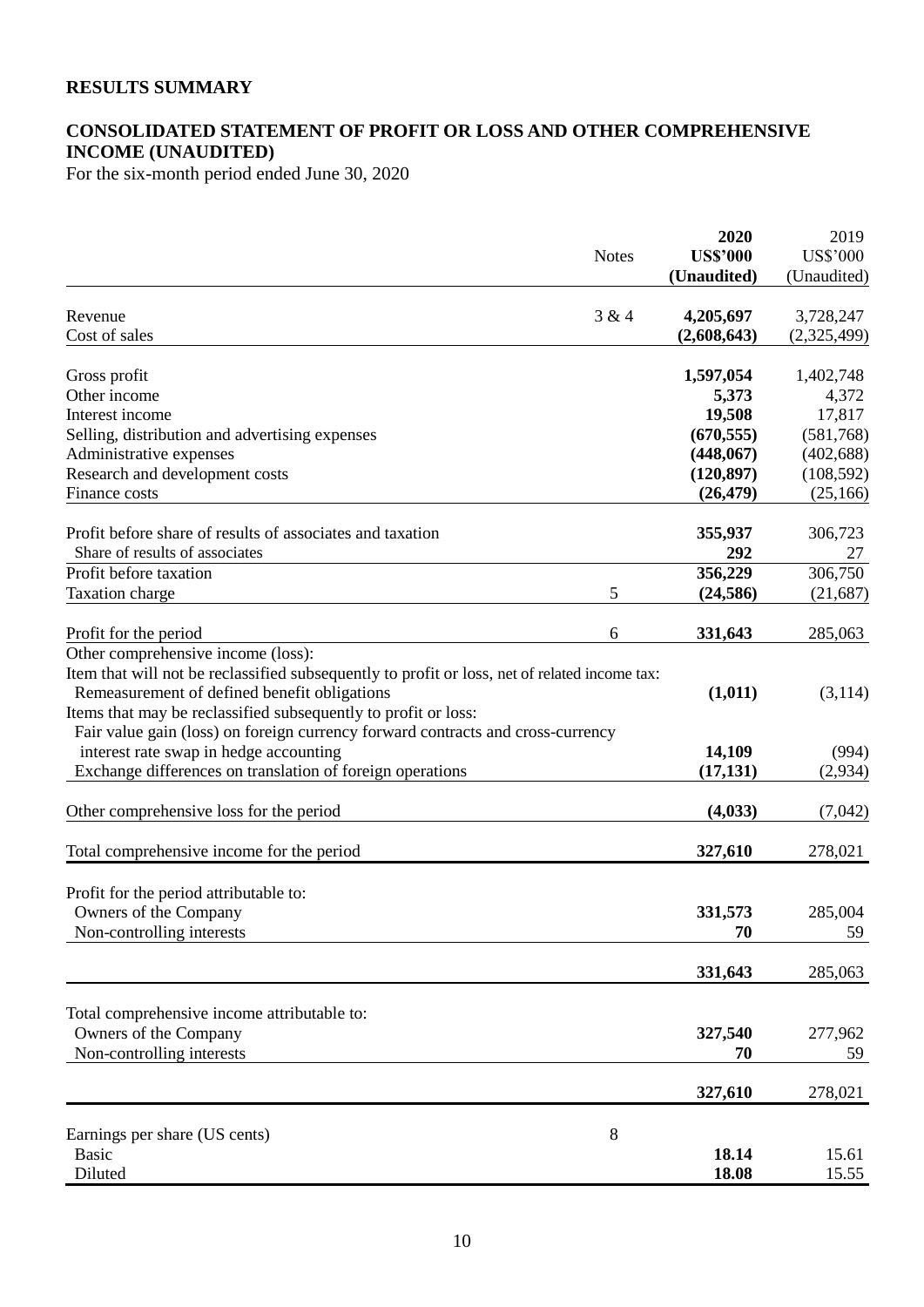# **CONSOLIDATED STATEMENT OF FINANCIAL POSITION (UNAUDITED)**

As at June 30, 2020

|                                                       |              | June 30         | December 31     |
|-------------------------------------------------------|--------------|-----------------|-----------------|
|                                                       |              | 2020            | 2019            |
|                                                       | <b>Notes</b> | <b>US\$'000</b> | <b>US\$'000</b> |
|                                                       |              | (Unaudited)     | (Audited)       |
| <b>ASSETS</b>                                         |              |                 |                 |
| <b>Non-current assets</b>                             |              |                 |                 |
| Property, plant and equipment                         | 9 & 17       | 1,120,073       | 1,086,559       |
| Right of use assets                                   | 9            | 284,832         | 247,144         |
| Goodwill                                              |              | 580,896         | 580,866         |
| Intangible assets                                     | 9            | 687,626         | 666,705         |
| Interests in associates                               |              | 3,588           | 3,243           |
| Financial assets at fair value through profit or loss |              | 5,847           | 5,796           |
| Derivative financial instruments                      |              | 8,929           | 8,929           |
| Deferred tax assets                                   |              | 76,840          | 74,947          |
|                                                       |              | 2,768,631       | 2,674,189       |
|                                                       |              |                 |                 |
| <b>Current assets</b>                                 |              |                 |                 |
| Inventories                                           |              | 2,326,762       | 2,112,931       |
| Right to returned goods asset                         |              | 13,985          | 15,342          |
| Trade and other receivables                           | 10           | 1,582,841       | 1,228,573       |
| Deposits and prepayments                              |              | 177,843         | 169,076         |
| <b>Bills</b> receivable                               | 10           | 7,640           | 6,076           |
| Tax recoverable                                       |              | 39,204          | 23,887          |
| Trade receivables from associates                     | 11           | 12,709          | 6,494           |
| Derivative financial instruments                      |              | 34,624          | 25,065          |
| Financial assets at fair value through profit or loss |              | 16,367          | 24,597          |
| Bank balances, deposits and cash                      |              | 1,714,884       | 1,411,821       |
|                                                       |              | 5,926,859       | 5,023,862       |
| <b>Current liabilities</b>                            |              |                 |                 |
| Trade and other payables                              | 12           | 2,500,700       | 2,177,417       |
| Bills payable                                         | 12           | 31,961          | 46,170          |
| Warranty provision                                    |              | 119,975         | 115,210         |
| Tax payable                                           |              | 40,250          | 19,596          |
| Derivative financial instruments                      |              | 9,623           | 17,493          |
| Lease liabilities                                     |              | 66,307          | 63,878          |
| Discounted bills with recourse                        |              | 1,135           | 9,089           |
| Unsecured borrowings $-$ due within one year          | 13           | 1,001,533       | 732,380         |
| Refund liabilities from right of return               |              | 35,402          |                 |
|                                                       |              |                 | 36,474          |
|                                                       |              | 3,806,886       | 3,217,707       |
| Net current assets                                    |              | 2,119,973       | 1,806,155       |
|                                                       |              | 4,888,604       |                 |
| Total assets less current liabilities                 |              |                 | 4,480,344       |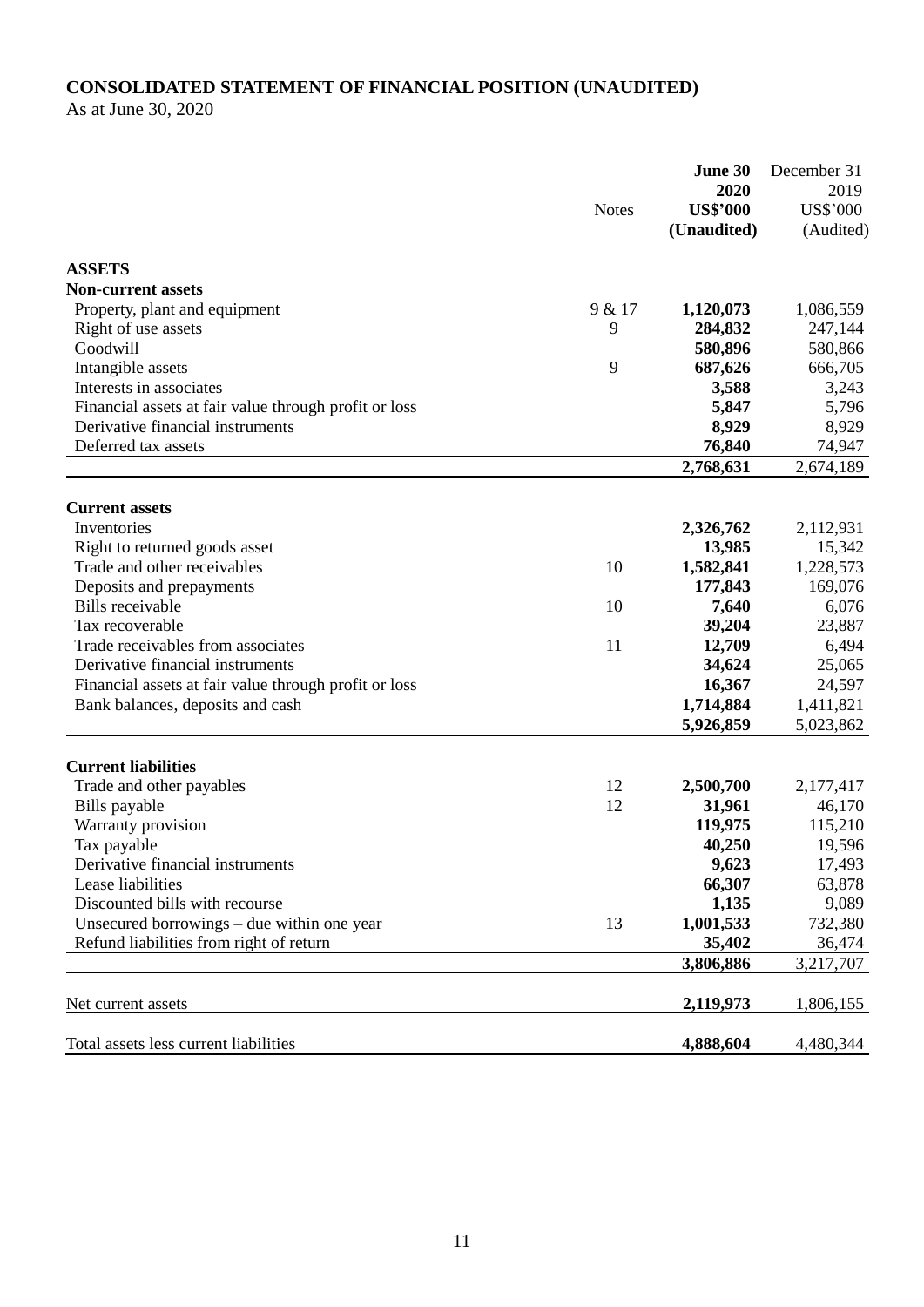# **CONSOLIDATED STATEMENT OF FINANCIAL POSITION (UNAUDITED)** - continued As at June 30, 2020

|                                              |              | June 30         | December 31     |
|----------------------------------------------|--------------|-----------------|-----------------|
|                                              |              | 2020            | 2019            |
|                                              | <b>Notes</b> | <b>US\$'000</b> | <b>US\$'000</b> |
|                                              |              | (Unaudited)     | (Audited)       |
| <b>CAPITAL AND RESERVES</b>                  |              |                 |                 |
| Share capital                                | 14           | 667,229         | 662,379         |
| Reserves                                     |              | 2,920,137       | 2,732,266       |
| Equity attributable to Owners of the Company |              | 3,587,366       | 3,394,645       |
| Non-controlling interests                    |              | (264)           | (334)           |
| Total equity                                 |              | 3,587,102       | 3,394,311       |
| <b>NON-CURRENT LIABILITIES</b>               |              |                 |                 |
| Lease liabilities                            |              | 210,016         | 174,490         |
| Unsecured borrowings $-$ due after one year  | 13           | 930,934         | 754,628         |
| Retirement benefit obligations               |              | 106,743         | 107,967         |
| Other payables                               |              | 40,365          | 35,494          |
| Deferred tax liabilities                     |              | 13,444          | 13,454          |
|                                              |              | 1,301,502       | 1,086,033       |
| Total equity and non-current liabilities     |              | 4,888,604       | 4,480,344       |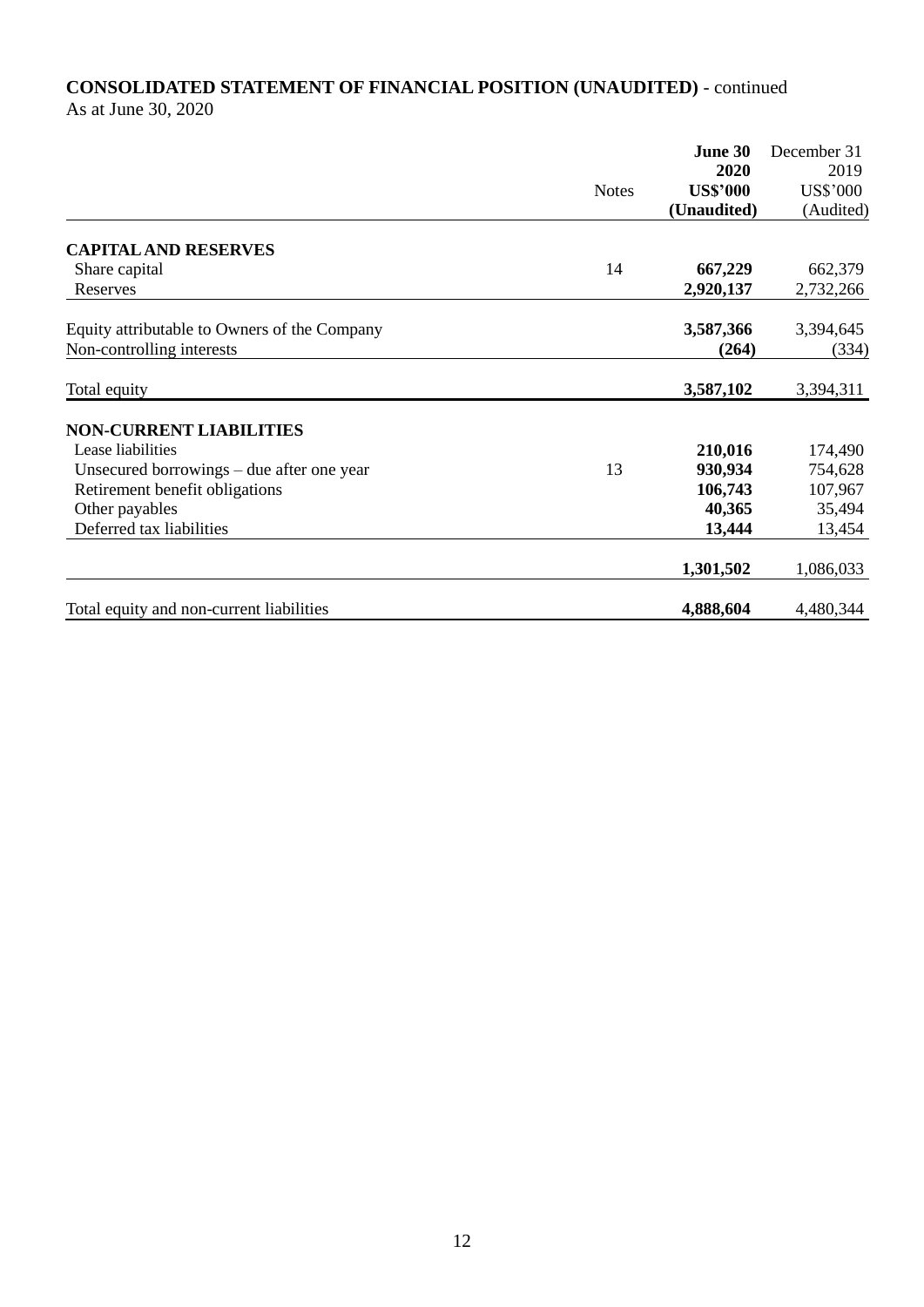### **NOTES TO THE CONDENSED CONSOLIDATED FINANCIAL STATEMENTS (UNAUDITED)**

### **1. Basis of preparation**

The condensed consolidated financial statements have been prepared in accordance with Hong Kong Accounting Standard 34 ("HKAS 34") "Interim Financial Reporting" issued by the Hong Kong Institute of Certified Public Accountants ("HKICPA") and the applicable disclosure requirements of Appendix 16 to the Rules Governing the Listing of Securities on The Stock Exchange of Hong Kong Limited.

The financial information relating to the year ended December 31, 2019 that is included in these condensed consolidated financial statements as comparative information does not constitute the Company's statutory annual consolidated financial statements for that year but is derived from those financial statements. Further information relating to these statutory financial statements is as follows:

- The Company has delivered the financial statements for the year ended December 31, 2019 to the Registrar of Companies as required by section 662(3) of, and Part 3 of Schedule 6 to, the Hong Kong Companies Ordinance.
- The Company's auditor has reported on those financial statements. The auditor's report was unqualified; did not include a reference to any matters to which the auditor drew attention by way of emphasis without qualifying its report, and did not contain a statement under sections 406(2), 407(2) or (3) of the Hong Kong Companies Ordinance.

#### **2. Significant accounting policies**

The condensed consolidated financial statements have been prepared on the historical cost basis except for certain financial instruments which are measured at fair value.

Other than changes in accounting policies resulting from application of amendment on Hong Kong Financial Reporting Standard ("HKFRS"), the accounting policies and method of computation used in the condensed consolidated financial statements for the six-month ended June 30, 2020 are the same as those followed in the preparation of the Group's annual financial statements for the year ended December 31, 2019.

### *Application of amendments to HKFRSs*

In the current interim period, the Group has applied, the Amendments to References to the Conceptual Framework in HKFRS Standards and the following amendments to HKFRSs issued by the HKICPA, for the first time, which are mandatorily effective for the annual period beginning on or after January 1, 2020 for the preparation of the Group's condensed consolidated financial statements:

| Amendments to HKAS 1 and HKAS 8            |
|--------------------------------------------|
| Amendments to HKFRS 3                      |
| Amendments to HKFRS 9, HKAS 39 and HKFRS 7 |

Definition of Material Definition of a Business **Interest Rate Benchmark Reform** 

Except as described below, the application of the amendments to References to the Conceptual Framework in HKFRS Standards and the amendments to HKFRSs in the current period has had no material impact on the Group's financial positions and performance for the current and prior periods and/or on the disclosures set out in these condensed consolidated financial statements.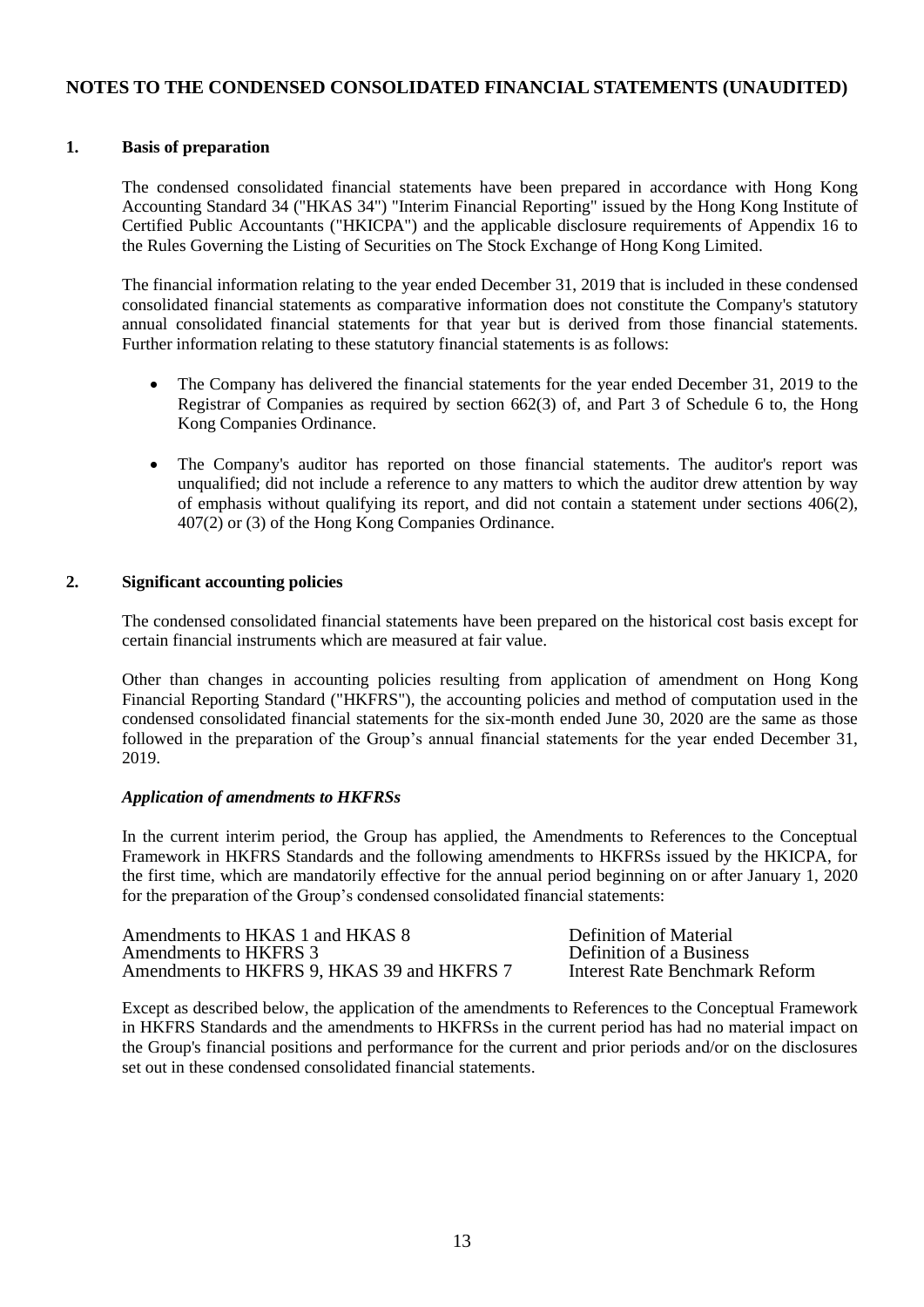### **2. Significant accounting policies** (continued)

### *2.1 Impacts and accounting policies on application of Amendments to HKFRS 9, HKAS 39 and HKFRS 7 "Interest Rate Benchmark Reform"*

### *2.1.1 Accounting policies*

### **Hedge accounting**

For the purpose of determining whether a forecast transaction (or a component thereof) in a cash flow hedge is highly probable, the Group assumes that the interest rate benchmark on which the hedged cash flows (contractually or non-contractually specified) are based is not altered as a result of interest rate benchmark reform.

### Assessment of hedging relationship and effectiveness

In assessing the economic relationship between the hedged item and the hedging instrument, the Group assumes that the interest rate benchmark on which the hedged cash flows and/or the hedged risk (contractually or non-contractually specified) are based, or the interest rate benchmark on which the cash flows of the hedging instrument are based, is not altered as a result of interest rate benchmark reform.

### Cash flow hedges

For the purpose of reclassifying the amount of accumulated in the cash flow hedge reserve in order to determine whether the hedged future cash flows are expected to occur, the Group assumes the interest rate benchmark on which the hedged cash flows (contractually or non-contractually specified) are based is not altered as a result of interest rate benchmark reform.

### *2.1.2 Transition and summary of effects*

The amendments had no material impact on the condensed consolidated financial statements of the Group.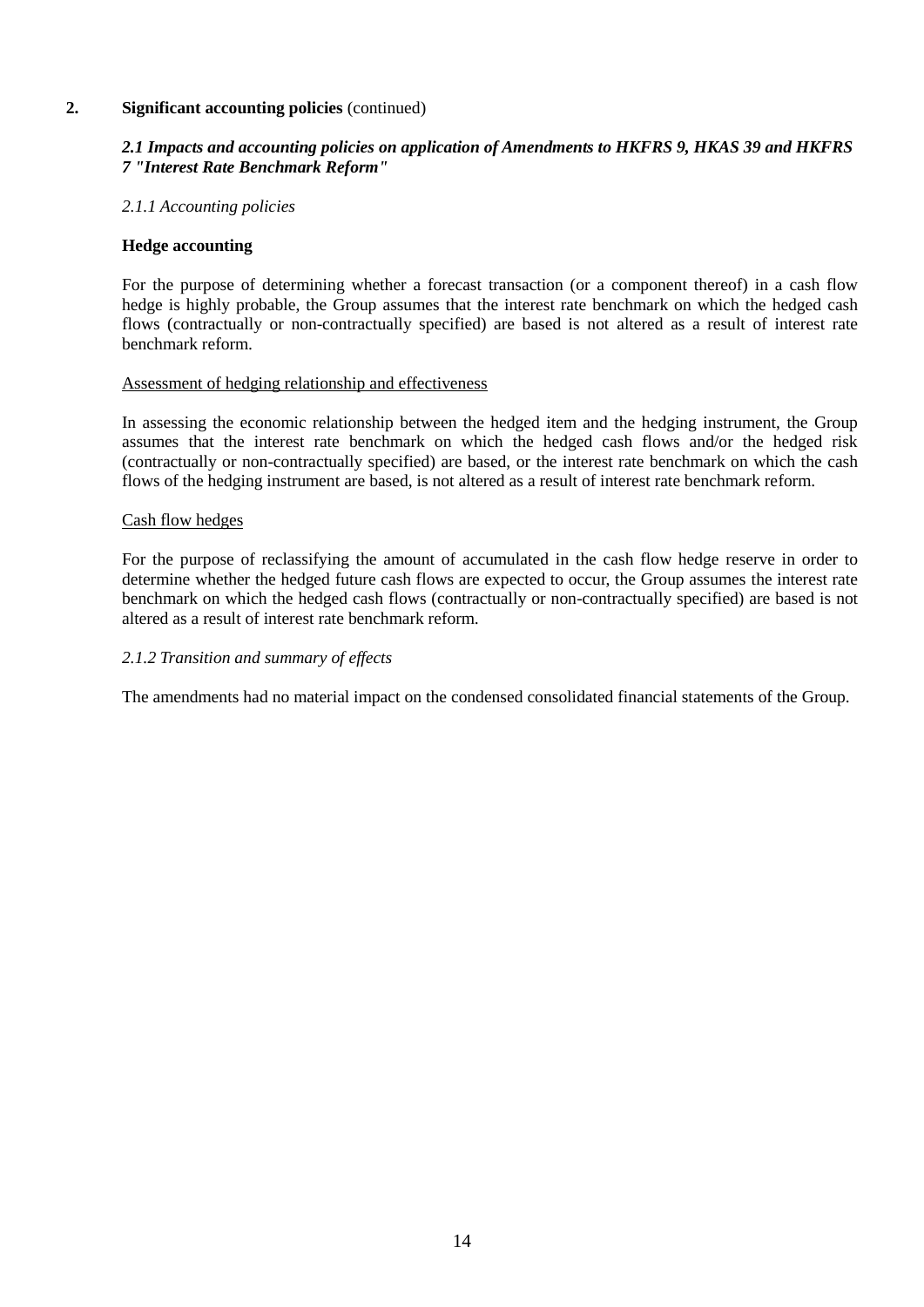### **3. Segment information**

The following is an analysis of the Group's revenue and results by reportable and operating segments for the period:

### **For the period ended June 30, 2020**

|                                                                 | <b>Power</b><br>Equipment<br><b>US\$'000</b> | <b>Floor Care</b><br>and Appliances<br><b>US\$'000</b> | <b>Eliminations</b><br><b>US\$'000</b> | <b>Consolidated</b><br><b>US\$'000</b> |
|-----------------------------------------------------------------|----------------------------------------------|--------------------------------------------------------|----------------------------------------|----------------------------------------|
| Segment revenue<br><b>External sales</b><br>Inter-segment sales | 3,747,549                                    | 458,148<br>86                                          | ۰.<br>(86)                             | 4,205,697                              |
| Total segment revenue                                           | 3,747,549                                    | 458,234                                                | (86)                                   | 4,205,697                              |

### For the period ended June 30, 2019

|                                                                 | Power<br>Equipment<br><b>US\$'000</b> | <b>Floor Care</b><br>and Appliances<br><b>US\$'000</b> | Eliminations<br><b>US\$'000</b> | Consolidated<br><b>US\$'000</b> |
|-----------------------------------------------------------------|---------------------------------------|--------------------------------------------------------|---------------------------------|---------------------------------|
| Segment revenue<br><b>External sales</b><br>Inter-segment sales | 3,321,761                             | 406,486<br>112                                         | (112)                           | 3,728,247                       |
| Total segment revenue                                           | 3,321,761                             | 406,598                                                | (112)                           | 3,728,247                       |

Inter-segment sales are charged at prevailing market rates.

|                                | Six-month period ended June 30 |                   |                     |           |                 |                         |
|--------------------------------|--------------------------------|-------------------|---------------------|-----------|-----------------|-------------------------|
|                                |                                | 2020              |                     |           | 2019            |                         |
|                                |                                | <b>Floor</b>      |                     |           | Floor           |                         |
|                                | <b>Power</b>                   | <b>Care and</b>   |                     | Power     | Care and        |                         |
|                                | Equipment                      | <b>Appliances</b> | <b>Consolidated</b> | Equipment |                 | Appliances Consolidated |
|                                | <b>US\$'000</b>                | <b>US\$'000</b>   | <b>US\$'000</b>     | US\$'000  | <b>US\$'000</b> | <b>US\$'000</b>         |
|                                |                                |                   |                     |           |                 |                         |
| Segment results                | 359,340                        | 3,568             | 362,908             | 313,928   | 144             | 314,072                 |
| Interest income                |                                |                   | 19,508              |           |                 | 17,817                  |
| Finance costs                  |                                |                   | (26, 479)           |           |                 | (25, 166)               |
| Share of results of associates |                                |                   | 292                 |           |                 | 27                      |
|                                |                                |                   |                     |           |                 |                         |
| Profit before taxation         |                                |                   | 356,229             |           |                 | 306,750                 |
| <b>Taxation charge</b>         |                                |                   | (24, 586)           |           |                 | (21,687)                |
|                                |                                |                   |                     |           |                 |                         |
| Profit for the period          |                                |                   | 331,643             |           |                 | 285,063                 |

Segment results represent the profit earned by each segment without the allocation of interest income, finance costs and shares of results of associates. This is the measure reported to the executive directors of the Company for the purpose of resources allocation and performance assessment.

No analysis of the Group's assets and liabilities by operating segment is disclosed as they are not regularly provided to the chief operating decision makers for review.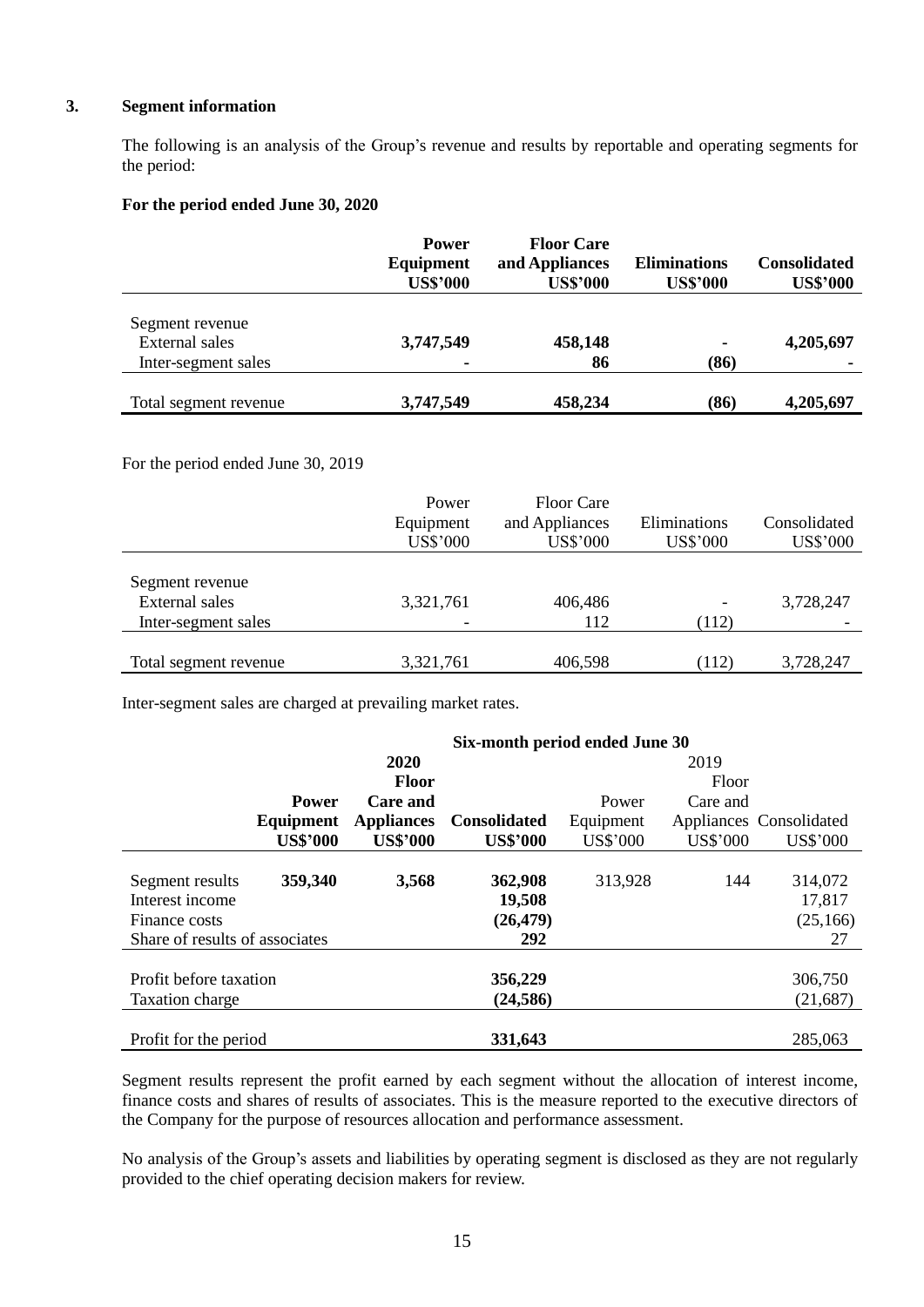### **4. Revenue**

An analysis of the Group's revenue is as follows:

|                                                                                | Six-month period ended<br>June 30 |                     |  |
|--------------------------------------------------------------------------------|-----------------------------------|---------------------|--|
|                                                                                | 2020                              | 2019                |  |
|                                                                                | <b>US\$'000</b>                   | <b>US\$'000</b>     |  |
| Types of goods or services:<br>Sales of goods<br>Commission and royalty income | 4,200,751<br>4,946                | 3,706,835<br>21,412 |  |
|                                                                                | 4,205,697                         | 3,728,247           |  |

Revenue from sales of goods is recognized at a point in time. Commission and royalty income is recognized over time.

The Group's revenue from external customers by geographical location, determined based on the location of the customer is as follows:

|                                            | Six-month period ended<br>June 30 |                                 |  |
|--------------------------------------------|-----------------------------------|---------------------------------|--|
|                                            | 2020                              | 2019<br><b>US\$'000</b>         |  |
|                                            | <b>US\$'000</b>                   |                                 |  |
| North America<br>Europe<br>Other countries | 3,251,878<br>627,536<br>326,283   | 2,845,008<br>595,198<br>288,041 |  |
|                                            | 4,205,697                         | 3,728,247                       |  |

## **5. Taxation charge**

|               | Six-month period ended<br>June 30 |                  |
|---------------|-----------------------------------|------------------|
|               | 2020                              | 2019<br>US\$'000 |
|               | <b>US\$'000</b>                   |                  |
| Current tax:  |                                   |                  |
| Hong Kong Tax | (98)                              | (874)            |
| Overseas Tax  | (26, 851)                         | (22, 837)        |
| Deferred Tax  | 2,363                             | 2,024            |
|               | (24, 586)                         | (21, 687)        |

Hong Kong Profits Tax is calculated at 16.5% on the estimated assessable profits for both periods.

Taxation arising in other jurisdictions is calculated at the rates prevailing in the relevant jurisdictions.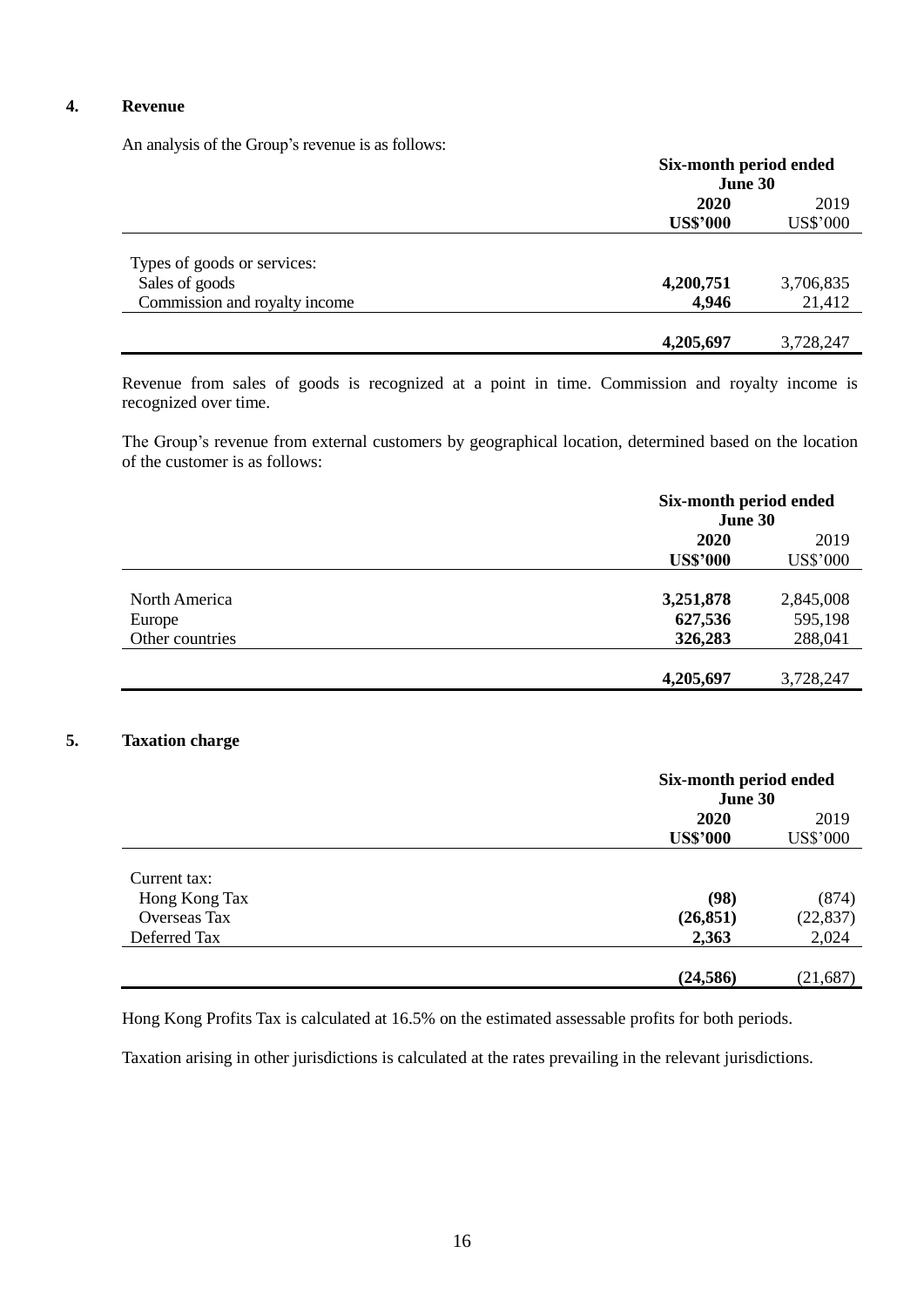|                                                                       | Six-month period ended<br>June 30 |                 |
|-----------------------------------------------------------------------|-----------------------------------|-----------------|
|                                                                       | 2020                              | 2019            |
|                                                                       | <b>US\$'000</b>                   | <b>US\$'000</b> |
| Profit for the period has been arrived at after charging (crediting): |                                   |                 |
| Amortization of intangible assets                                     | 56,895                            | 54,551          |
| Depreciation of property, plant and equipment                         | 79,041                            | 69,611          |
| Depreciation of right of use assets                                   | 35,606                            | 30,808          |
| Total depreciation and amortization                                   | 171,542                           | 154,970         |
|                                                                       |                                   |                 |
| Fair value loss on listed equity securities                           | 9,456                             | 7,065           |
| Impairment loss on trade receivables under expected credit loss model | 4,227                             | 8,945           |
| Net exchange gain                                                     | (1,713)                           | (1, 442)        |
| Write down of inventories                                             | 5,716                             | 19,157          |
| Staff costs                                                           | 667,906                           | 624,869         |

### **7. Dividends**

A dividend of HK58.00 cents (approximately US7.46 cents) per share with a total of approximately US\$136,688,000 (2019: HK50.00 cents (approximately US6.44 cents) per share with a total of approximately US\$117,621,000) was paid to shareholders as the final dividend for 2019 (2019: final dividend for 2018) on June 19, 2020.

The Directors have determined that an interim dividend of HK53.00 cents (approximately US6.82 cents) per share with a total of approximately US\$124,905,000 (2019: HK45.00 cents (approximately US5.79 cents) per share with a total of approximately US\$105,870,000) shall be paid to the shareholders of the Company whose names appear in the Register of Members on September 4, 2020.

### **8. Earnings per share**

The calculation of the basic and diluted earnings per share attributable to Owners of the Company is based on the following data:

| 2019            |
|-----------------|
| <b>US\$'000</b> |
|                 |
|                 |
| 285,004         |
|                 |
|                 |
| 1,825,960,944   |
|                 |
| 5,724,117       |
| 687,353         |
|                 |
|                 |
| 1,832,372,414   |
|                 |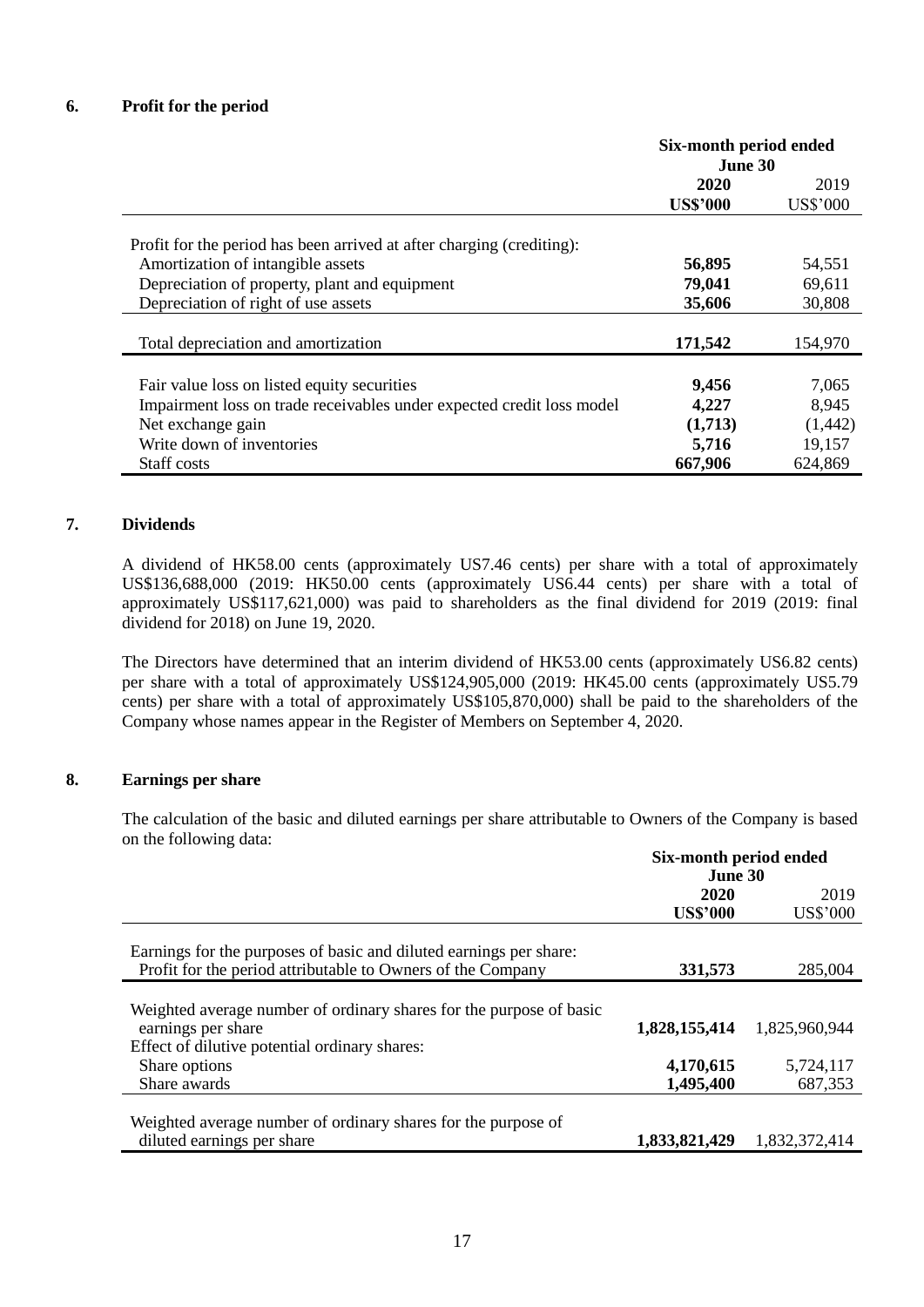### **9. Additions to property, plant and equipment/intangible assets/right of use assets**

During the period, the Group spent approximately US\$117 million (for the six-month ended June 30, 2019: US\$253 million) and US\$78 million (for the six-month ended June 30, 2019: US\$76 million) on the acquisition of property, plant and equipment and intangible assets respectively.

During the period, the Group entered into certain new lease agreements for the use of land and buildings, office equipment, furniture and fixtures, plant and machinery and motor vehicles. The Group is required to make periodic payments. On lease commencement, the Group recognized US\$78,453,000 (for the six-month ended June 30, 2019: US\$39,141,000) of right of use asset and US\$78,453,000 (for the six-month ended June 30, 2019: US\$39,141,000) lease liability.

### **10. Trade and other receivables/Bills receivable**

The Group has a policy of allowing credit periods ranging mainly from 30 days to 120 days. The aging analysis of trade receivables, net of allowances for credit losses, based on invoice date, at the end of the reporting period is as follows:

|                         | June 30         | December 31     |
|-------------------------|-----------------|-----------------|
|                         | 2020            | 2019            |
| Age                     | <b>US\$'000</b> | <b>US\$'000</b> |
|                         |                 |                 |
| $0$ to 60 days          | 1,352,901       | 966,306         |
| $61$ to 120 days        | 100,066         | 137,389         |
| 121 days or above       | 46,673          | 57,406          |
|                         |                 |                 |
| Total trade receivables | 1,499,640       | 1,161,101       |
| Other receivables       | 83,201          | 67,472          |
|                         |                 |                 |
|                         | 1,582,841       | 1,228,573       |

All the Group's bills receivable at June 30, 2020 are aged within 120 days.

### **11. Trade receivables from associates**

The trade receivables from associates are aged within 120 days.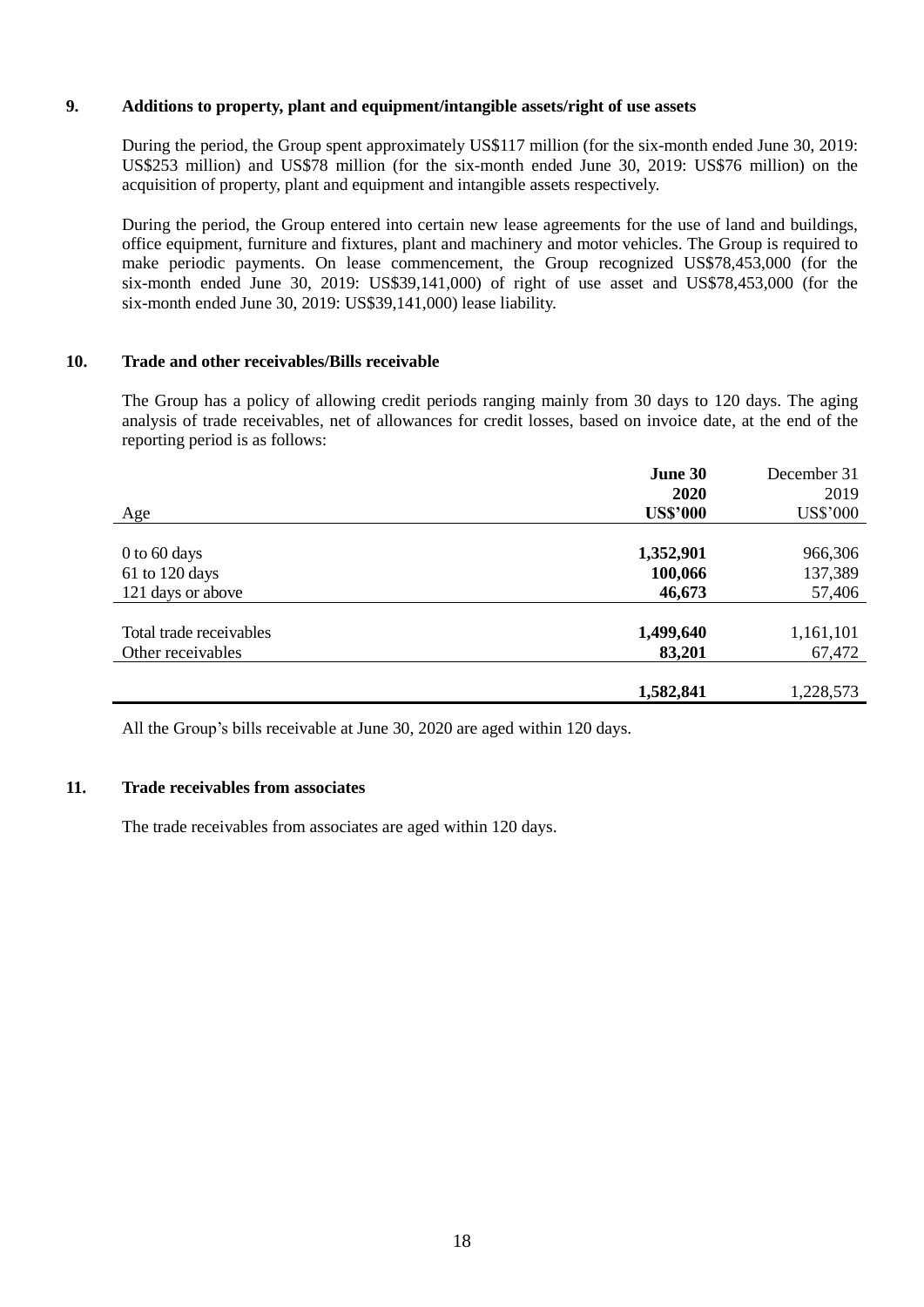### **12. Trade and other payables/Bills payable**

The aging analysis of trade payables based on the invoice date is as follows:

|                      | June 30         | December 31     |
|----------------------|-----------------|-----------------|
|                      | 2020            | 2019            |
| Age                  | <b>US\$'000</b> | <b>US\$'000</b> |
|                      |                 |                 |
| $0$ to 60 days       | 934,656         | 908,313         |
| 61 to 120 days       | 471,878         | 217,144         |
| 121 days or above    | 35,130          | 5,829           |
|                      |                 |                 |
| Total trade payables | 1,441,664       | 1,131,286       |
| Other payables       | 1,059,036       | 1,046,131       |
|                      |                 |                 |
|                      | 2,500,700       | 2,177,417       |

All the Group's bills payable at June 30, 2020 are aged within 120 days.

### **13. Unsecured borrowings**

During the period, the Group obtained new bank borrowings of US\$2,322 million (2019: US\$1,552 million) which mainly carry interest at the London Interbank Offered Rate. The Group also repaid bank borrowings of US\$1,875 million (2019: US\$924 million).

### **14. Share capital**

**15.** 

|                                                | <b>Number of shares</b> |               | <b>Share capital</b> |                            |
|------------------------------------------------|-------------------------|---------------|----------------------|----------------------------|
|                                                | June 30                 | December 31   |                      | <b>June 30</b> December 31 |
|                                                | 2020                    | 2019          | 2020                 | 2019                       |
|                                                |                         |               | <b>US\$'000</b>      | <b>US\$'000</b>            |
| <b>Ordinary shares</b>                         |                         |               |                      |                            |
| Authorized shares                              | 2,400,000,000           | 2,400,000,000 | N/A                  | N/A                        |
|                                                |                         |               |                      |                            |
| Issued and fully paid:                         |                         |               |                      |                            |
| At the beginning of the period                 | 1,830,006,941           | 1,828,521,941 | 662,379              | 654,991                    |
| Issue of shares upon exercise of share options | 1,143,500               | 3,835,000     | 4,850                | 7,388                      |
| Buy-back of shares                             |                         | (2,350,000)   |                      |                            |
|                                                |                         |               |                      |                            |
| At the end of the period                       | 1,831,150,441           | 1,830,006,941 | 667,229              | 662,379                    |
|                                                |                         |               |                      |                            |
|                                                |                         |               |                      |                            |
| <b>Contingent liabilities</b>                  |                         |               |                      |                            |
|                                                |                         |               |                      |                            |
|                                                |                         |               | <b>June 30</b>       | December 31                |
|                                                |                         |               | 2020                 | 2019                       |
|                                                |                         |               | <b>US\$'000</b>      | US\$'000                   |

| Guarantees given to banks in respect of credit facilities |       |       |
|-----------------------------------------------------------|-------|-------|
| utilized by associates                                    | 8,877 | 8,877 |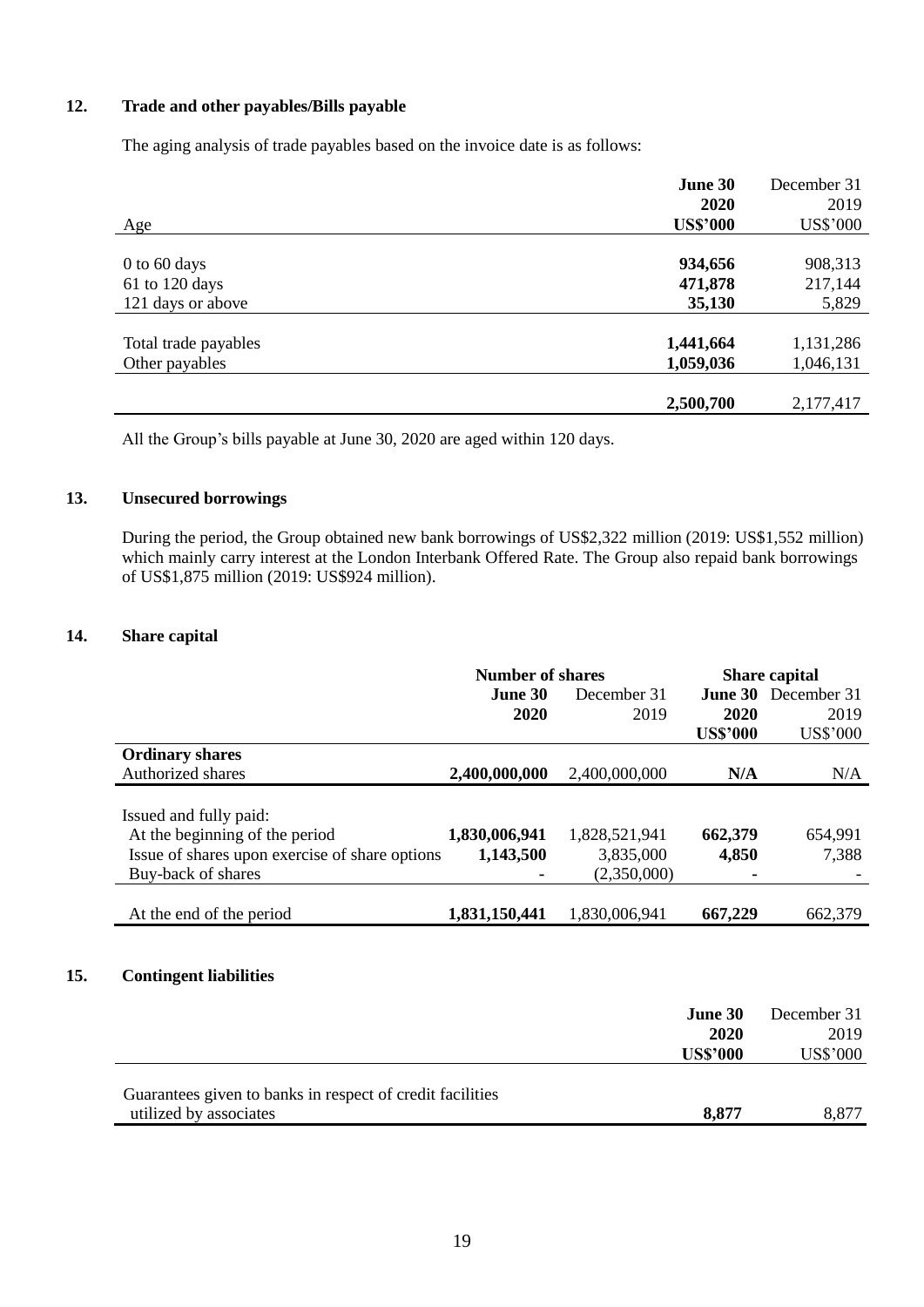#### **16. Fair value measurements of financial instruments**

Fair value of the Group's financial assets and financial liabilities are measured on a recurring basis.

Some of the Group's financial assets and financial liabilities are measured at fair value at the end of each reporting period. The following table gives information about how the fair values of these financial assets and financial liabilities are determined (in particular, the valuation technique(s) and inputs used), as well as the level of the fair value hierarchy into which the fair value measurements are categorized (Levels 1 to 3) based on the degree to which the inputs to the fair value measurements is observable.

- Level 1: fair value measurements are those derived from quoted prices (unadjusted) in active markets for identical assets or liabilities;
- Level 2: fair value measurements are those derived from inputs, other than quoted prices included within Level 1, that are observable for the asset or liability, either directly (i.e. as prices) or indirectly (i.e. derived from prices); and
- Level 3: fair value measurements are those derived from valuation techniques that include inputs for the asset or liability that are not based on observable market data (unobservable inputs).

| <b>Financial assets/financial liabilities</b>                                                                                                                                   | Fair value as at                                                                   |                                                                                        | <b>Fair value</b><br>hierarchy | Valuation techniques and key inputs                                                                                                                                                                                                                                                               |
|---------------------------------------------------------------------------------------------------------------------------------------------------------------------------------|------------------------------------------------------------------------------------|----------------------------------------------------------------------------------------|--------------------------------|---------------------------------------------------------------------------------------------------------------------------------------------------------------------------------------------------------------------------------------------------------------------------------------------------|
|                                                                                                                                                                                 | June 30, 2020                                                                      | December 31, 2019                                                                      |                                |                                                                                                                                                                                                                                                                                                   |
| 1) Acquisition right of certain<br>property, plant and equipment<br>classified as derivative<br>financial instruments in the<br>consolidated statement of<br>financial position | Acquisition right of certain<br>property, plant and<br>equipment:<br>US\$8,929,000 | Acquisition right of certain<br>property, plant and<br>equipment:<br>US\$8,929,000     | Level 2                        | Measured at the fair value of the land<br>and buildings associated with the<br>acquisition right which is based on a<br>valuation by 3 <sup>rd</sup> party independent<br>valuer at the end of the financial year.                                                                                |
| 2) Foreign currency forward<br>contracts classified as<br>derivative financial instruments<br>in the consolidated statement of<br>financial position                            | $\operatorname{Assets}$ –<br>US\$34,624,000;<br>and Liabilities -<br>US\$2,110,000 | $\overline{\text{Assets}}$ –<br>US\$25,065,000:<br>and Liabilities -<br>US\$15,068,000 | Level 2                        | Discounted cash flow<br>Future cash flows are estimated based<br>on forward exchange rates (from<br>observable forward exchange rates at<br>the end of the reporting period) and<br>contracted forward rates, discounted<br>at a rate that reflects the credit risk of<br>various counterparties. |
| 3) Listed equity securities classified<br>as financial assets at FVTPL in<br>the consolidated statement of<br>financial position                                                | <b>Listed shares:</b><br>US\$16,367,000                                            | Listed shares:<br>US\$24,597,000                                                       | Level 1                        | Quoted bid prices in an active market.                                                                                                                                                                                                                                                            |
| 4) Other financial assets classified<br>as financial assets at FVTPL in<br>the consolidated statement of<br>financial position                                                  | <b>Club</b> membership<br>debentures:<br>US\$2,501,000                             | Club membership<br>debentures:<br>US\$2,450,000                                        | Level 2                        | The fair value was arrived at with<br>reference to recent transaction prices<br>for similar comparables with similar<br>characteristics.                                                                                                                                                          |
|                                                                                                                                                                                 | Unlisted equity securities:<br>US\$3,301,000                                       | Unlisted equity securities:<br>US\$3,301,000                                           | Level 3                        | The fair value was arrived at with<br>reference to the latest purchase price<br>per share arising on subscribing for the<br>shares in private market.                                                                                                                                             |
|                                                                                                                                                                                 | Other:<br><b>US\$45,000</b>                                                        | Other:<br>US\$45,000                                                                   | Level 2                        | The fair value was arrived at with<br>reference to recent transaction prices<br>for similar comparables with similar<br>characteristics.                                                                                                                                                          |
| 5) Cross-currency interest rate<br>swap classified as derivative<br>financial instruments in the<br>consolidated statement of<br>financial position                             | <b>Liabilities:</b><br>US\$7,513,000                                               | Liabilities:<br>US\$2,425,000                                                          | Level 2                        | Measured at the present value of future<br>cash flows estimated and discounted<br>based on the applicable yield curves<br>derived from quoted interest rates and<br>foreign exchange rates between US\$<br>and EUR, which is observable at the<br>end of the reporting period.                    |